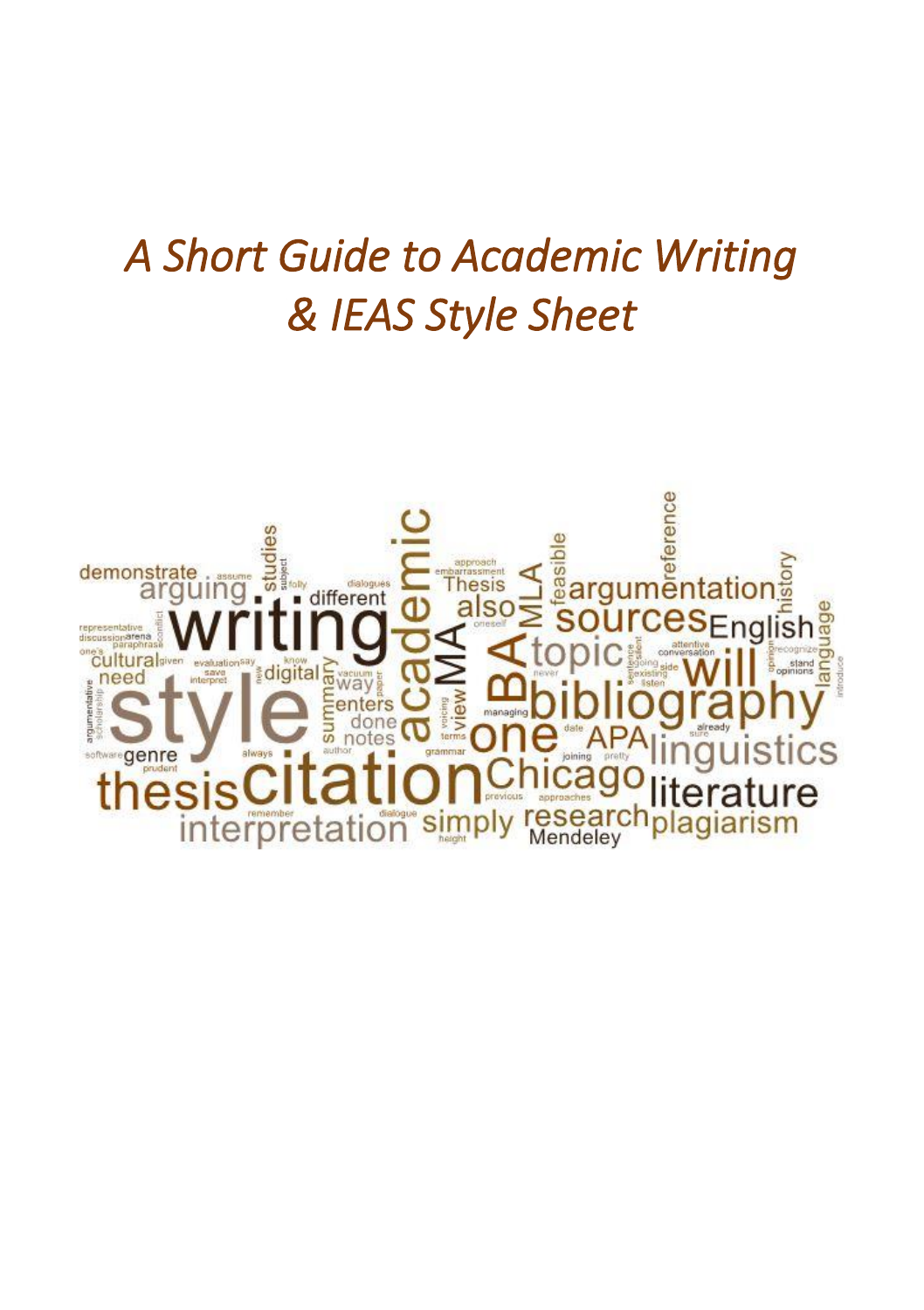Institute of English & American Studies University of Szeged

## A Short Guide to Academic Writing & IEAS Style Sheet

Larisa Kocic-Zámbó

Szeged, 2021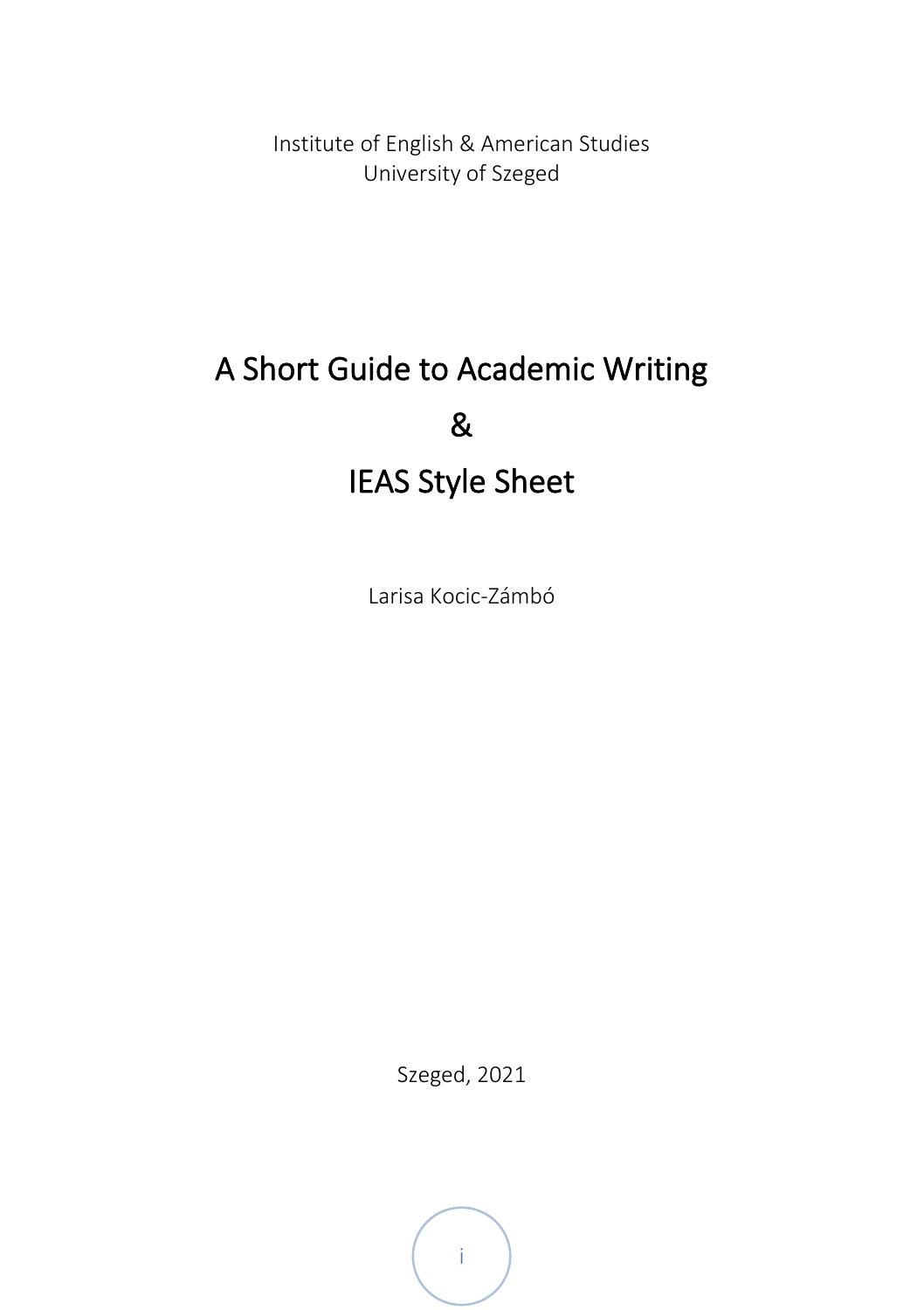Word processing by MS Word 2016 Calibri Light font

Revised edition

© Larisa Kocic-Zámbó, SZTE IEAS, 2019, 2021

Institute of English & American Studies (IEAS) website[: http://www.ieas-szeged.hu/](http://www.ieas-szeged.hu/)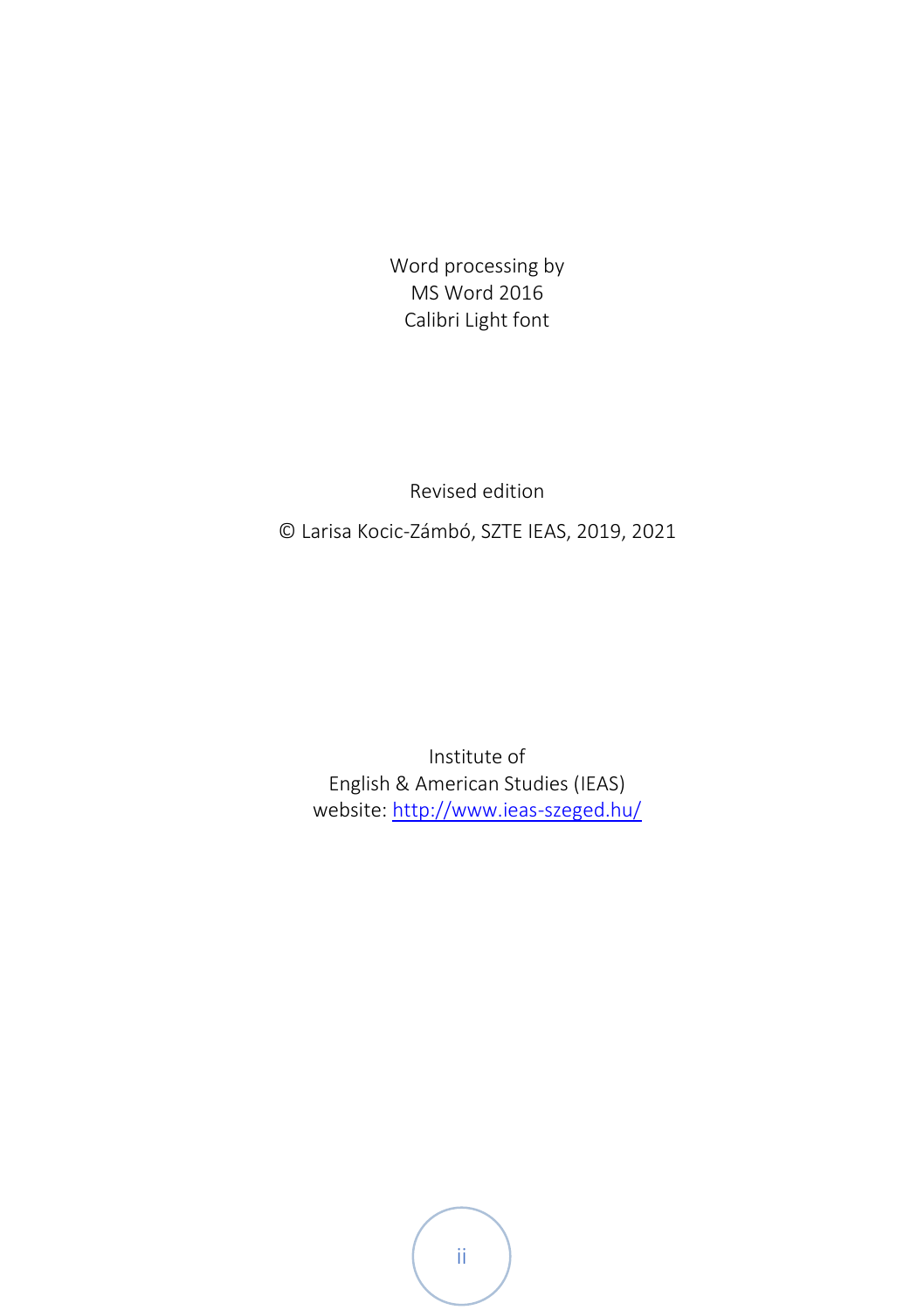## Table of Contents

| Preliminary remarks: what to expect (and what not) 1                |  |
|---------------------------------------------------------------------|--|
| First things first: How to choose a topic to write about  4         |  |
|                                                                     |  |
|                                                                     |  |
|                                                                     |  |
| Author-date documenting system (i.e. in-text citation)  16          |  |
|                                                                     |  |
|                                                                     |  |
|                                                                     |  |
|                                                                     |  |
|                                                                     |  |
|                                                                     |  |
| Online sources (magazines, videos, blogs, social media comments) 19 |  |
| Films/Movies, Audio Recordings and Television  20                   |  |
|                                                                     |  |
|                                                                     |  |
|                                                                     |  |
|                                                                     |  |
|                                                                     |  |
|                                                                     |  |
|                                                                     |  |
|                                                                     |  |
| Online sources (magazines, videos, blogs, social media comments) 25 |  |
| Films/Movies, Audio Recordings and Television  25                   |  |
|                                                                     |  |
|                                                                     |  |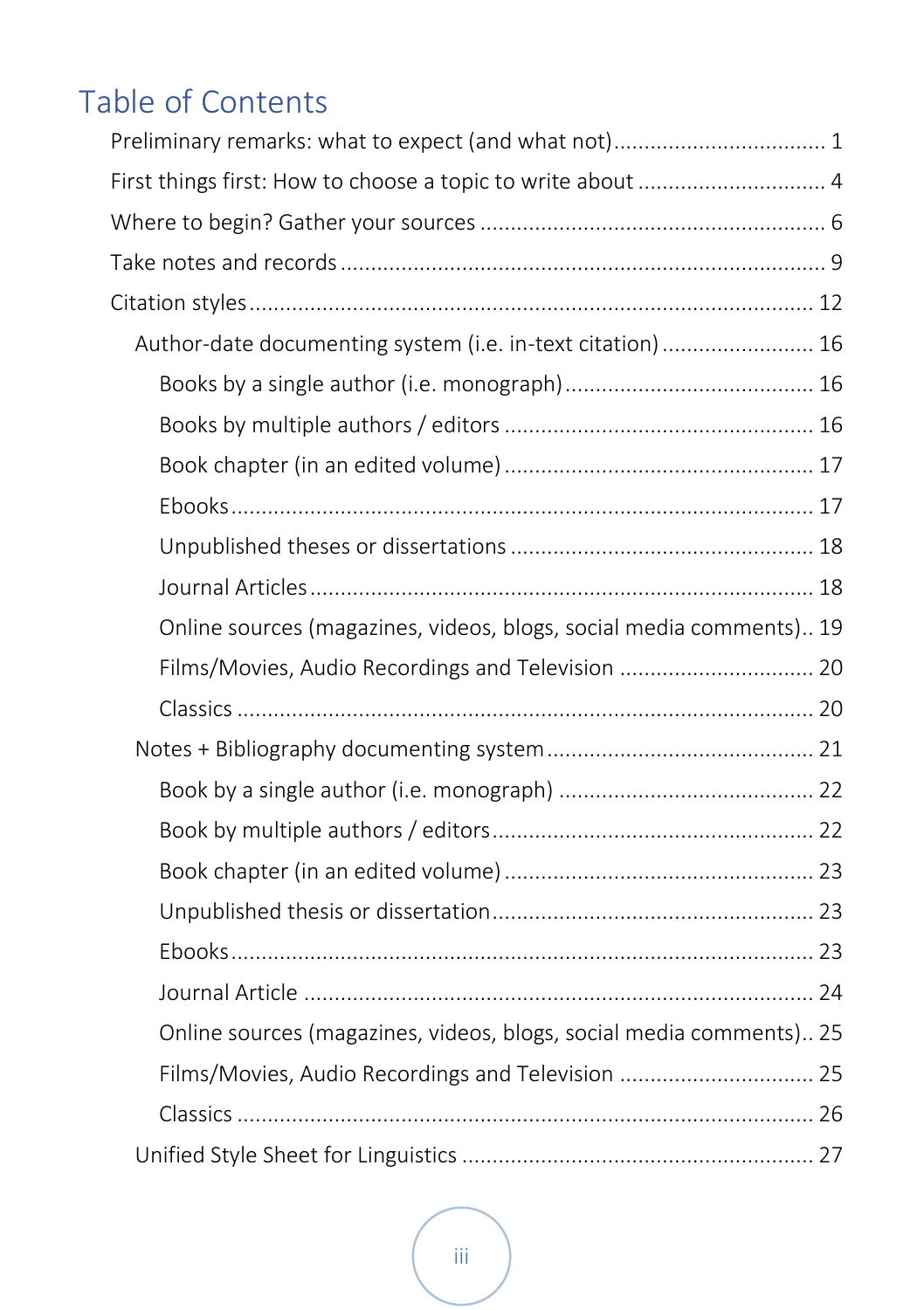|  | Online sources (magazines, videos, blogs, social media comments) 29 |  |  |
|--|---------------------------------------------------------------------|--|--|
|  |                                                                     |  |  |
|  |                                                                     |  |  |
|  |                                                                     |  |  |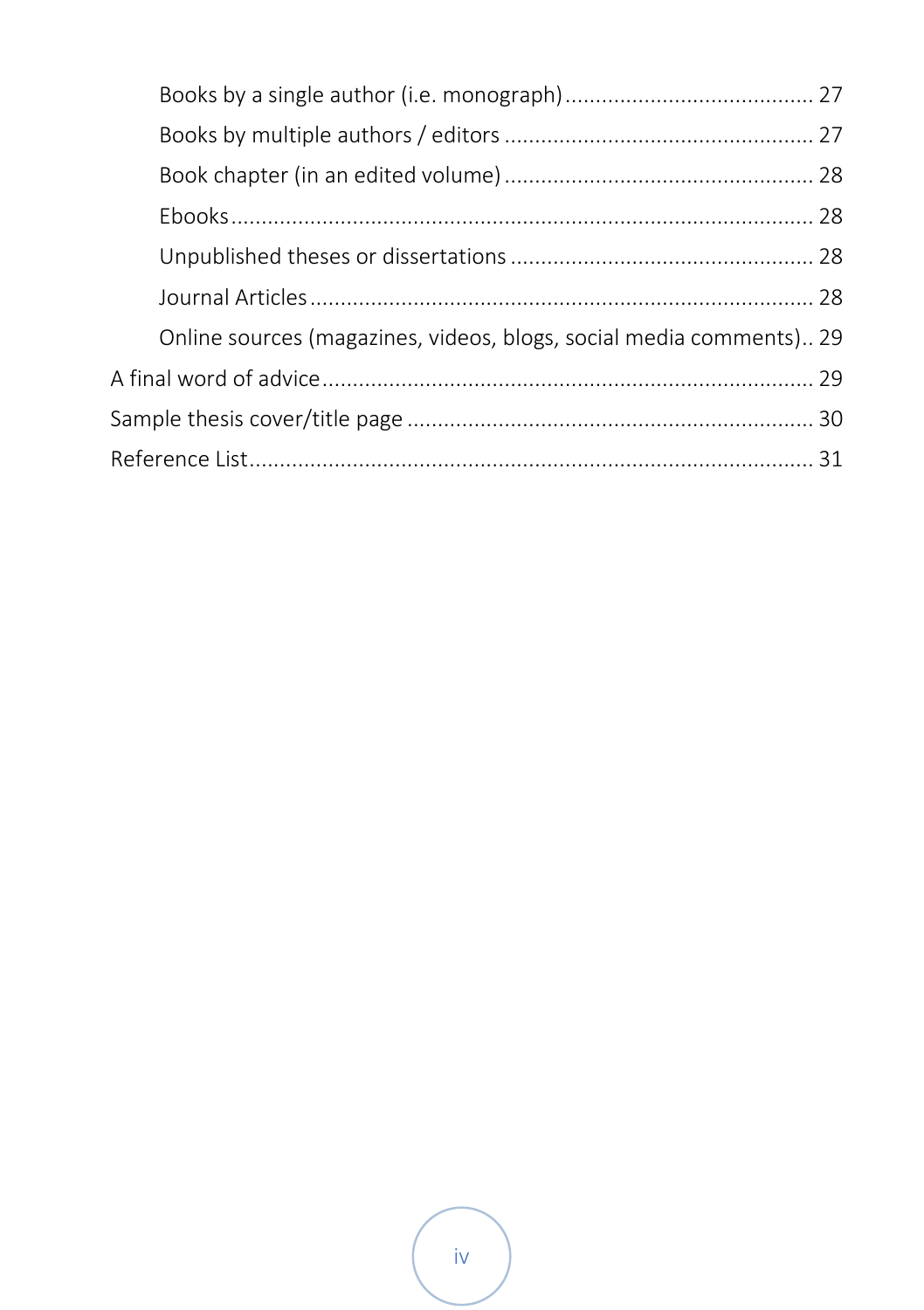## <span id="page-5-0"></span>Preliminary remarks: what to expect (and what not)

This guide is primarily aiming to help IEAS students in writing their academic (i.e. seminar) papers and their theses. As such it is custom tailored to their needs and is referencing the Institute's BAT and MAT regulations — it is not remiss to read them alongside this guide. Notwithstanding its specific nature, I hope students in general will find this booklet helpful in guiding their initial steps into academic writing.

Please note that the word *style* in the title does not refer to a writing style. For similar reasons, this guide will not address problems pertaining to language, nor will it contain composition exercises to help you in expressing yourself in a concise, sophisticated, academic manner. The assumption is that you are already on that proficiency level if you are about to write a seminar paper, let alone a thesis in English. Note that both theses' regulations (BAT & MAT) contain a grading policy, and that one of its grading requirements is that of language (E). Although the overall number of points you can reach for the "clarity of expression, style and rhetoric, syntax/grammar" is merely 3 points (an only 2 on MA level), be aware that "[i]f the paper receives 0 points, it fails" automatically.

There is another grading requirement in the regulations that affords only a couple of points  $-$  literally just 2 points  $-$  but in absence of this your paper/thesis will automatically fail too. It's the *format, apparatus, and length (as modelled on the Institute Style Sheet)* requirement (D). So, the word *style* in the title is referencing a convention of formatting your paper and especially your citations (i.e., the sources you will be using in building the argument of your paper). This is particularly important as academic writing is a conscious and purposeful ordering of your thoughts, in other words, it is a disciplined endeavour. That is why it is so hard. It takes a great amount of discipline, premeditation, reflection, and revision. It also takes knowledge (as in knowing what to write about and knowing about the topic you want to write about), and a substantial amount of vocabulary to express yourself clearly.

If you are a BA student majoring in English or American studies, you will complete three compulsory writing classes: *writing skills*, *academic composition* and *academic writing*. A look at how these are related can help you in putting academic writing into a meaningful perspective.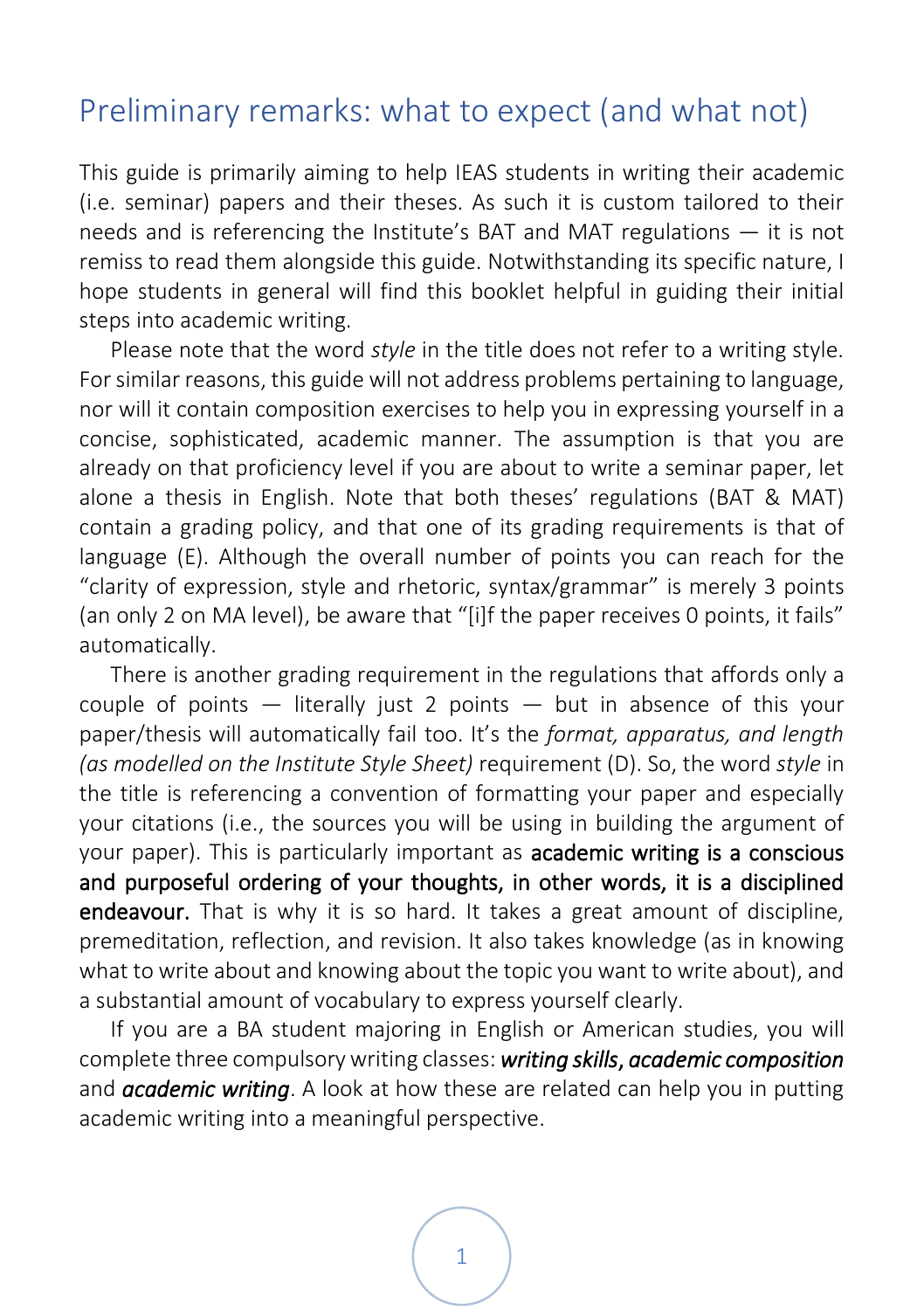

The goal of writing skills is to train you in a disciplined delivery of your ideas. In other words, to write in comprehensive and concise paragraphs. This means that you learn to introduce a topic with a controlling idea (also acknowledging that almost any given topic can be approached from many different perspectives) as you usually start your paragraph with a topic sentence. Also, you exercise a disciplined focus by continuing your paragraph with sentences that are relevant to your topic sentence.

Since this seminar trains you for the writing component of the Academic English Exam  $-$  an argumentative essay  $-$ , you are also introduced to the concept of argumentation. An argumentation entails at least two differing positions, so you need to express yourself in a way that clearly distinguishes your position from the position you disagree with. The use of the first-person perspective ("the way I see it…." or "in my opinion…") is, therefore, not a sign of arrogance and self-promotion, but acknowledging the existence of positions and opinions that are different from yours.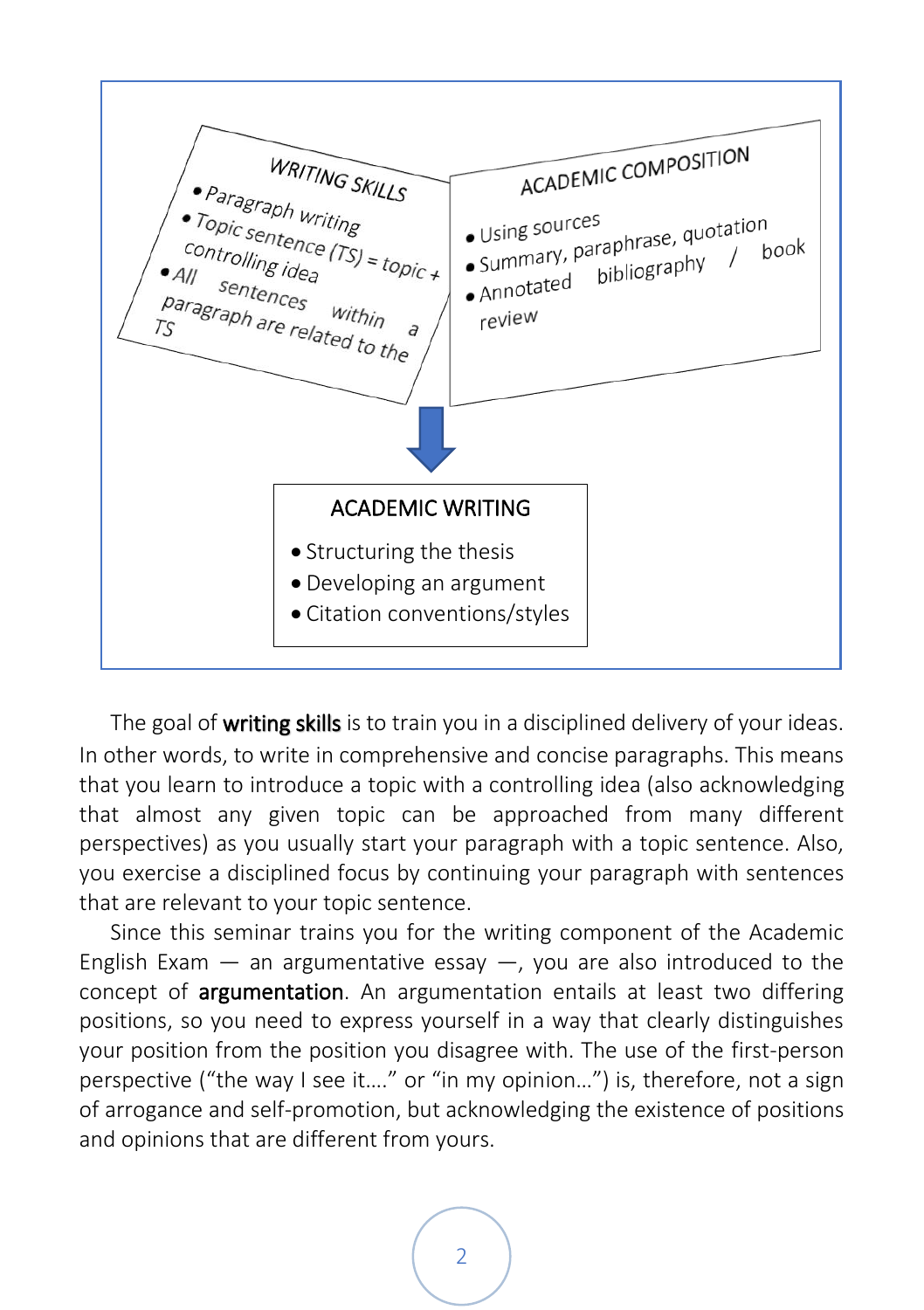The goal of **academic composition** is to practice the writing skills you have already mastered  $-$  expressing your ideas within comprehensive paragraphs  $$ *in response to someone else's ideas.* As Gerald Graff and Cathy Birkenstein claim:

The underlying structure of effective academic writing  $-$  and of responsible public discourse — resides not just in stating our own ideas but in listening closely to others around us, summarizing their views in a way that they will recognize, and responding with our own ideas in kind. Broadly speaking, academic writing is argumentative writing, and we believe that to argue well you need to do more than assert your own position. You need to enter a conversation, using what others say (or might say) as a launching pad or sounding board for your own views. (2014, 3)

Thus, you learn how to summarize, paraphrase and quote from your sources "in a way that they [your sources] will recognize." As your sources at this level tend to be academic texts engaging in an argument and, therefore, voicing various and often contradictory positions, it is quite easy to get lost in the cacophony of their many voices. Therefore, before you "enter a conversation" and start responding, you need to make sure you have identified the following:

- the main claim/argument of your source,
- its supporting ideas and evidence,
- and the different position(s) your source is arguing with.

Once you are certain of *who is claiming what and how* you can express your own ideas about the argument of your source in the form of an **annotated** bibliography or a book review.

And finally, **academic writing** is practicing all of the above, with an emphasis on developing your own argument, structuring your ideas within a thesis, and learning how to format and cite your sources consistently within a larger body of a written assignment.

A final word of caution: this guide is not a substitute for the actual Academic Writing course. It is merely a collection of useful information and advice, should you need it. And remember Hemingway's words as reported by Arnold Samuelson: "The first draft of anything is shit" (1988, 11). So, buckle up.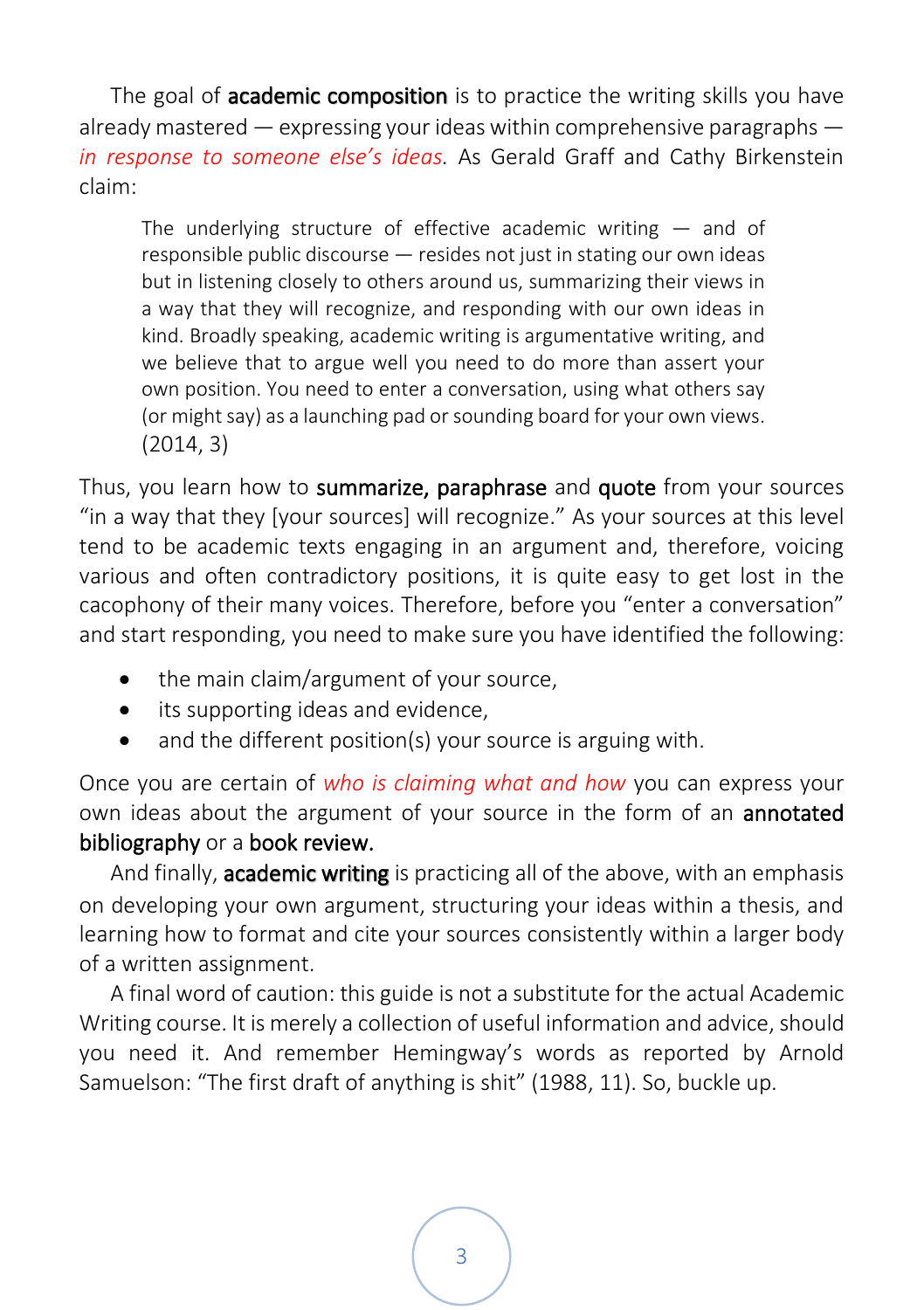## <span id="page-8-0"></span>First things first: How to choose a topic to write about

Nobody is expected to write about something they are not familiar with. As a student, you are expected to write a seminar paper after attending and, hopefully, actively engaging in a seminar course. The principal goal of the seminar paper is for you to demonstrate the following:

- your understanding of a particular issue addressed during the seminar,
- your ability to reflect on the readings and discussions covered throughout the course, and
- your ability to apply what you have learned to new case studies (not necessarily mentioned or elaborated on during the course).

In other words, good writing fosters understanding, critical thinking and resourceful innovation. The same is true for your BA and MA theses, the main difference being in their length.

The length of an assignment is a very important aspect when choosing a topic. For example, if you love to cook and you want to prepare a sumptuous dinner party for you friends, the preparation time (including the effort you make to pick up the groceries) and the actual cooking will be different depending on how many guests you invite to the party. Two guests do not require the same amount of preparation as twenty. Similarly, when choosing a topic, you need to consider the feasibility of its execution. There is quite a difference between an argument of 3,500 words and an argument of 10,000 words in depth and detail, hence, also in the amount of research required.

For example, if you love history and are interested in the Indian independence movement, it is better to avoid it as a topic of your BA or even MA thesis as such. First, because the history of the movement spans almost two hundred years. Second, there are so many aspects to it that they will make your head spin (cultural, religious, geo-political, economic, etc.). And finally, there are tons of books written on the movement. So instead of grappling with the Indian independence movement in general — which would basically leave you sprouting overgeneralized statements borrowed from your sources without properly developing an argument of your own — you should find a focus for the topic you are interested in. In this case, it could be a focus on the Dandy Satyagraha (the Salt March) that lasted from March 11 to April 6, 1930, and the way it was recorded in Gandhi's writings available online at [www.gandhiserve.org.](http://www.gandhiserve.org/) First, it confines your topic to a manageable time frame.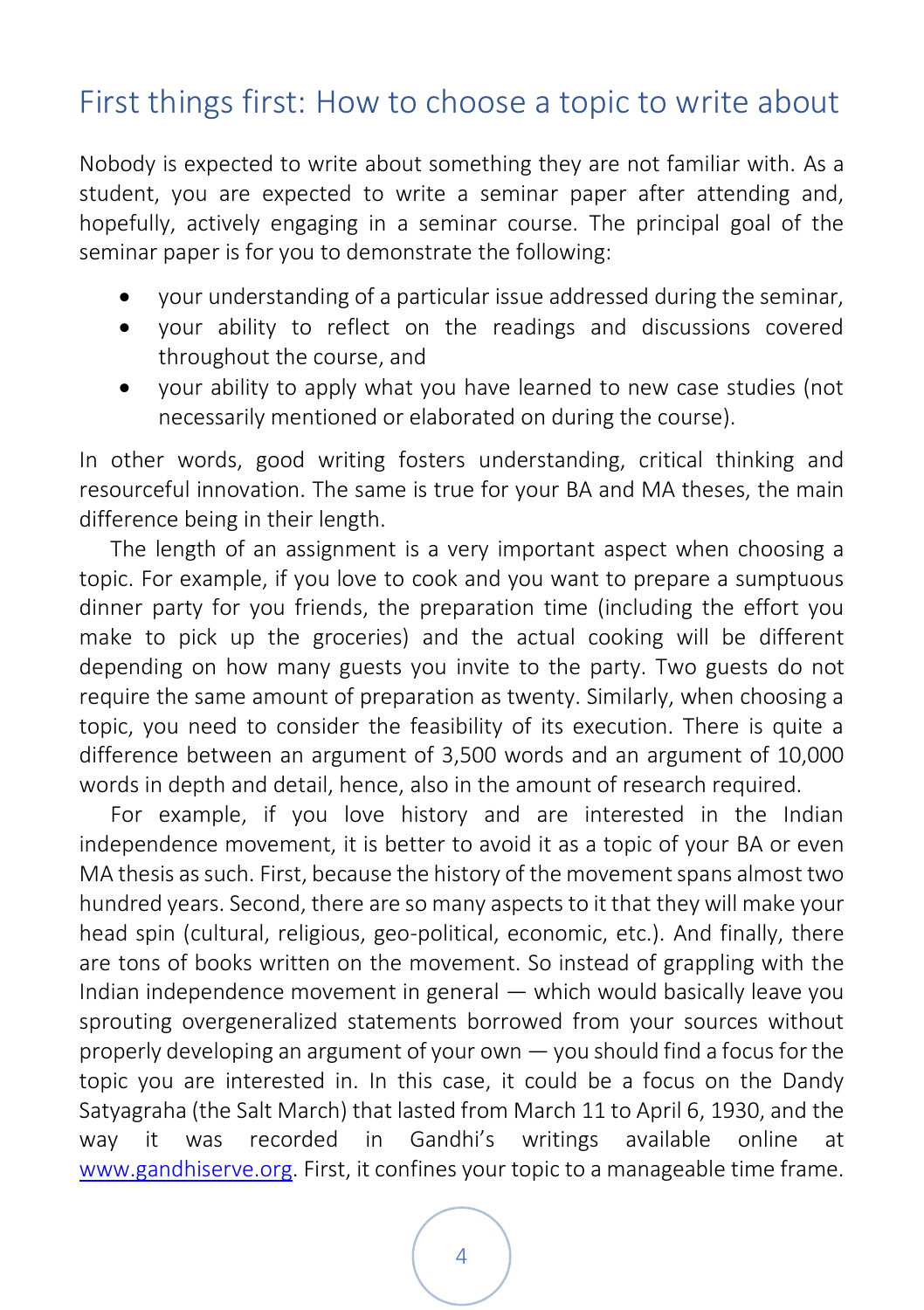Second, it provides you with a primary text (Gandhi's writing) for you to interpret while comparing it to the other readings you have done. Finally, it provides you with additional foci, should you want to elaborate on the notion of "satyagraha" (non-violent resistance) or on the role of women in the independence movement. In conclusion, the scope of your assignment AND the availability of research material both play a significant role in choosing a topic to write about.

All in all, you are strongly discouraged to choose a topic randomly. Choose something that interests you, but remember, having an interest in something is not enough for a good research question. You will need to do preliminary research to see what argumentative possibilities lie in a topic. Also, preliminary research will help you immensely in finding a thesis supervisor.

And this is good news, for you are not alone in your academic writing endeavour. Each student has a supervisor to help her or him in completing a successful thesis ("help" being the operative word in this sentence). The role of a supervisor is to "watch over" you by steering you in the right direction, offering guidance and feedback on your ideas and arguments. But ultimately, you own the topic and its argumentation — you are the one writing it. In a dire case, a supervisor might help you in choosing a topic, but ideally you should approach a prospective supervisor with a **thesis proposal** which drafts your preliminary research and topic choice. After signing a contract with the supervisor, you will have almost a year to complete your thesis, the majority of which you should spend reading, for as Stephen King claims:

You have to read widely, constantly refining (and redefining) your own work as you do so. It's hard for me to believe that people who read very little (or not at all in some cases) should presume to write and expect people to like what they have written, […]. Can I be blunt on this subject? If you don't have time to read, you don't have the time (or the tools) to write. Simple as that. (2000, 147)



AT FIRST. AT FIRST AS<br>NOTHING IS AS NOTHING ISTING<br>SCARY AS READING CARY AS REFIGURES.<br>ACADEMIC TEXTS.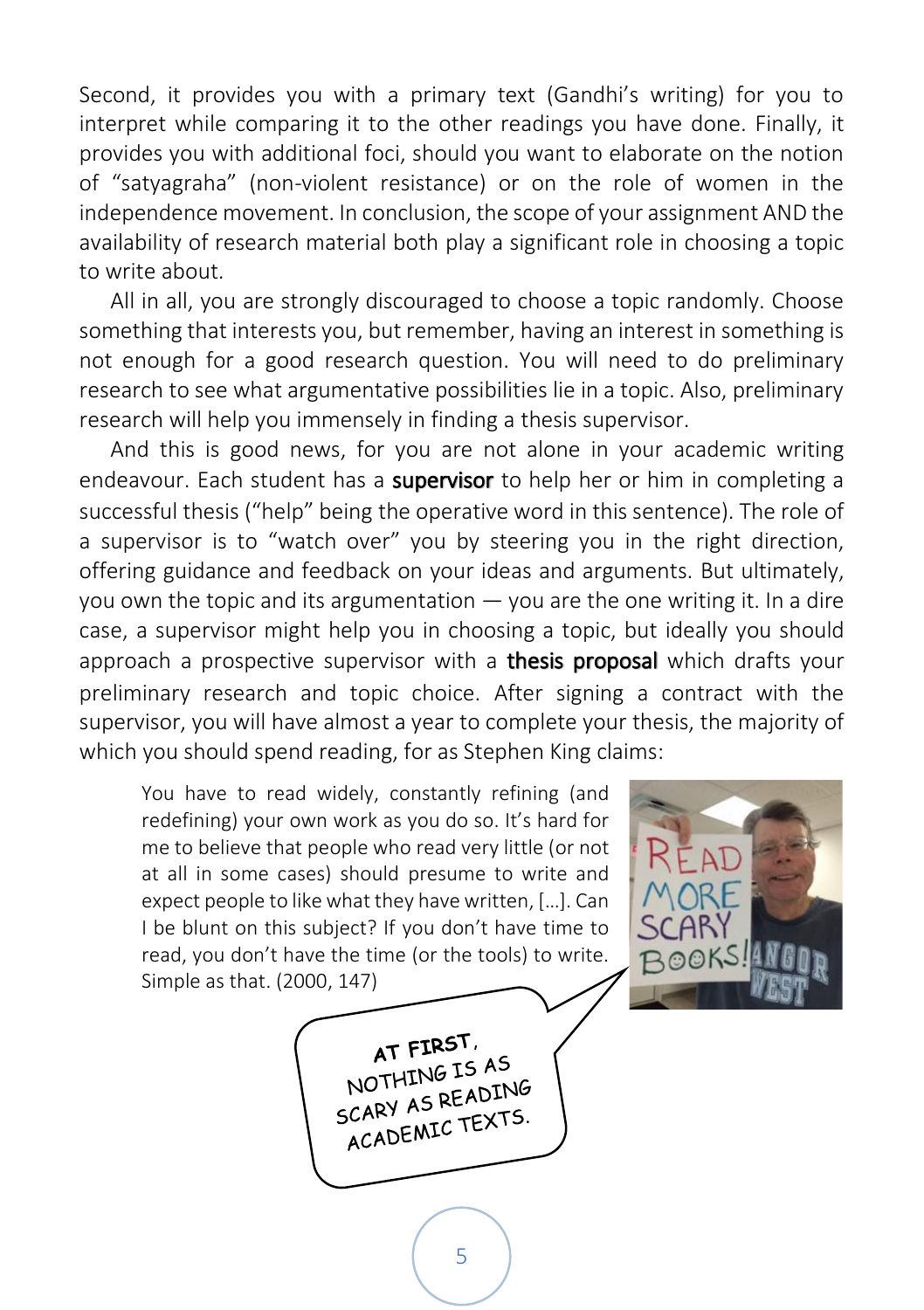## <span id="page-10-0"></span>Where to begin? Gather your sources



WWW.PHDCOMICS.COM

If you have chosen your topic as described in the previous section, you have already begun your research and have gathered your initial sources. At first you will gather whatever comes your way, like a fishing boat's net, but eventually you will realize that much of what you find without a focus will be lost in the final selection of ideas forming your argument. How to minimize this loss? Where to find relevant materials?

Before answering these questions, let us distinguish between three basic types of sources: primary, secondary and tertiary.

**Primary sources** in literary and cultural studies, and history are original works — poems, dramas, novels, but also films, film scripts, comics, recordings, posters, art installations, etc. These "sources provide data — the words, images, and sounds that you use as evidence to support your reasons" (Turabian 2013, 3.1.1)

Secondary sources are journal articles, books, and specialized encyclopaedia essays that analyse primary sources and offer contextual interpretations. These are "usually written by and for other researchers" (Turabian 2013, 3.1.2).

NOTE: when writing an argumentative essay, your task is primarily to voice your understanding of the primary source in response to others' (usually scholars') interpretations. Consequently, you are not writing about a primary source in and of itself but engaging in an argument about somebody else's take on that primary source and whether, in your reading, their claim seems plausible or not. Therefore, according to the Institute's BAT regulation "[i]n addition to primary sources, the bibliography in the BAT must contain at least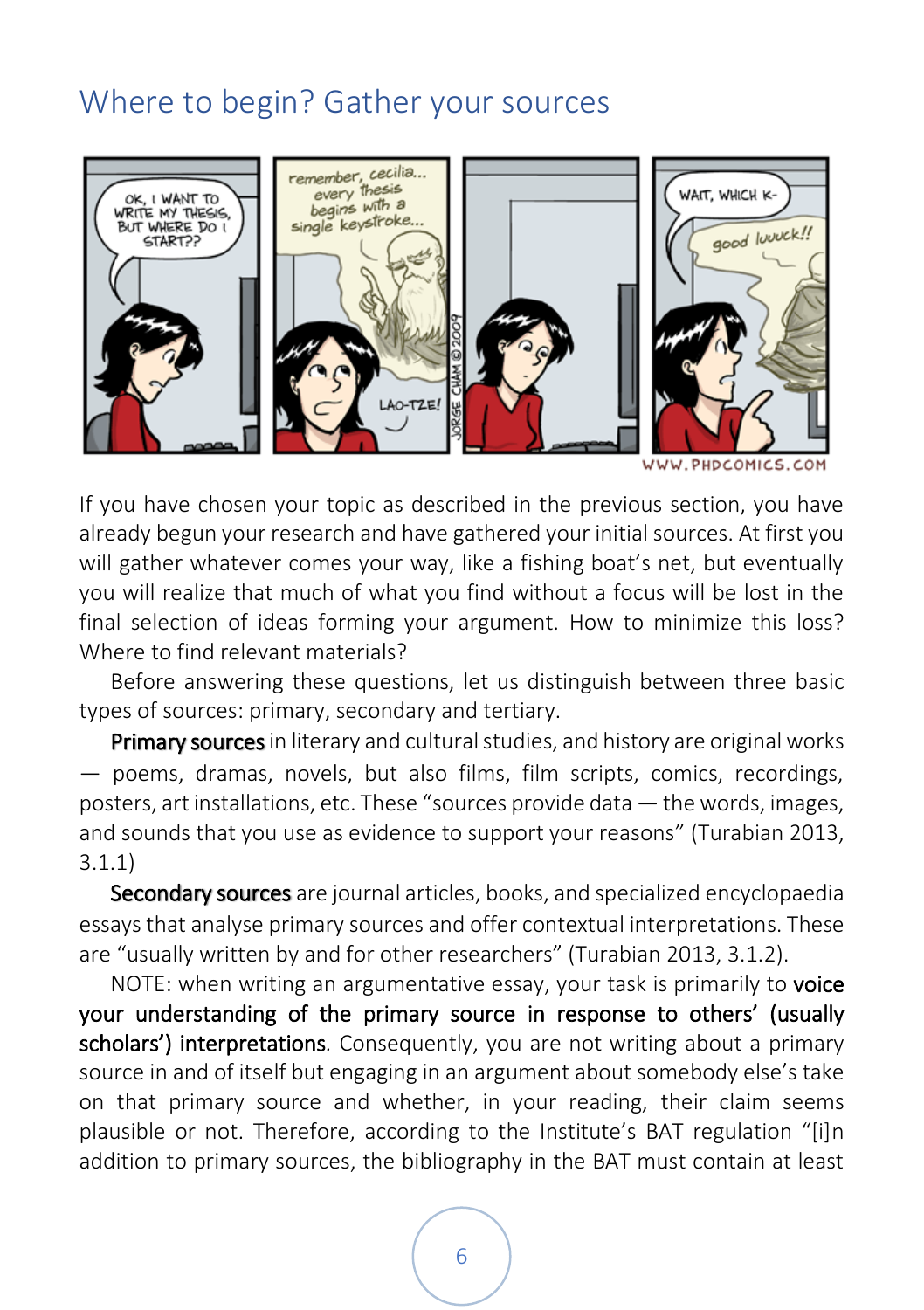ten items from the relevant academic literature, of which at least one must be an academic journal article" (§ 5.2). In case of a MAT, the bibliography "must contain at least twenty items from the relevant academic literature, of which at least two must be publications from periodicals. Dictionaries and encyclopedias

do not count as academic references" (§ 5.2). The reason why general dictionaries and encyclopaedias do not count as secondary sources is because they are tertiary sources, just as newspaper and magazine articles. As such they are "based on secondary sources, usually written for non-specialists" (Turabian 2013, 3.1.3).

Note how you are not supposed to change the spelling of your source in a verbatim (word for word) quotation even it differs from the convention you are using.

Although tertiary sources might not contribute to your final bibliography, they are useful in the initial stage of research. "Well-edited general encyclopaedias offer a quick overview of many topics" (Turabian 2013, 3.1.3). So, you can get ideas where to look, what to read in terms of secondary sources. For example, you might start off with a *Wikipedia* entry but sooner or later (and the sooner the better!) you will end up reading the entry's references and following the references of the references.

Now, let us turn back to the questions at the beginning of this section. How to read with purpose (without much loss) and where to find relevant material?

\*\*\*

Thanks to the internet and the proliferation of digitalized content, you might think that relevant data is just one Google search away. But because it is so easy to copy and paste content on the internet, there is too much clutter obscuring your search. So, here are some useful tips where to start:

University Library (TIK): The library is always a good place to start, also providing access to large scholarly databases [accessible from your home,](http://www.ek.szte.hu/english-online-resources-from-home/?lang=en) too. Make sure to check out both the **EBSCO** and the **JSTOR** database.

Internet Archive [\(https://archive.org//\)](https://archive.org/) is a great resource of primary sources: texts, videos, music, and images. For example, if you want to analyse the vintage cartoon *Betty Boop* in its role of political satire, here is where to find the animated shorts. But the archive is also a treasure house of other primary texts, especially older materials (19<sup>th</sup> century and before) that are now considered to be in the public domain.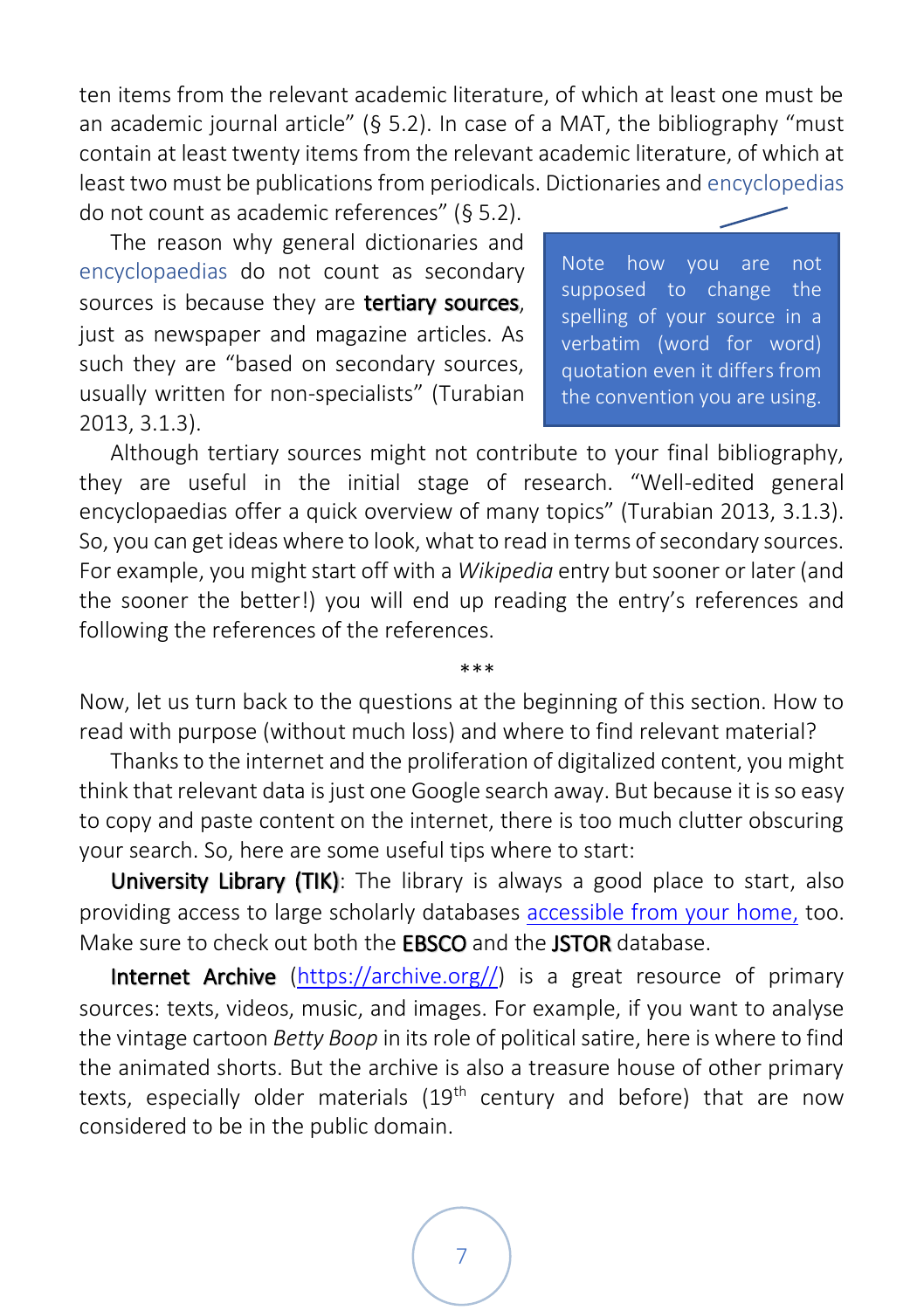Google Books [\(https://books.google.com/\)](https://books.google.com/) previews are useful if you want to check out the contents of more recent publications. Also, Google has a special search engine, Google Scholar [\(https://scholar.google.com/\)](https://scholar.google.com/), which filters your search to peer-reviewed online academic journals and books.

All in all, you cannot avoid searching, researching and reading a lot. There is, however, a way to do your research more systematically in order to bring the most out of your sources (see next section).

And remember Jack London's advice: *You can't wait for inspiration. You have to go after it with a club*. Well, actually, he wrote it like this: "Don't loaf and invite inspiration: light out after it with a club, and if you don't get it you will nonetheless get something that looks remarkably like it" (London 1999, 57).

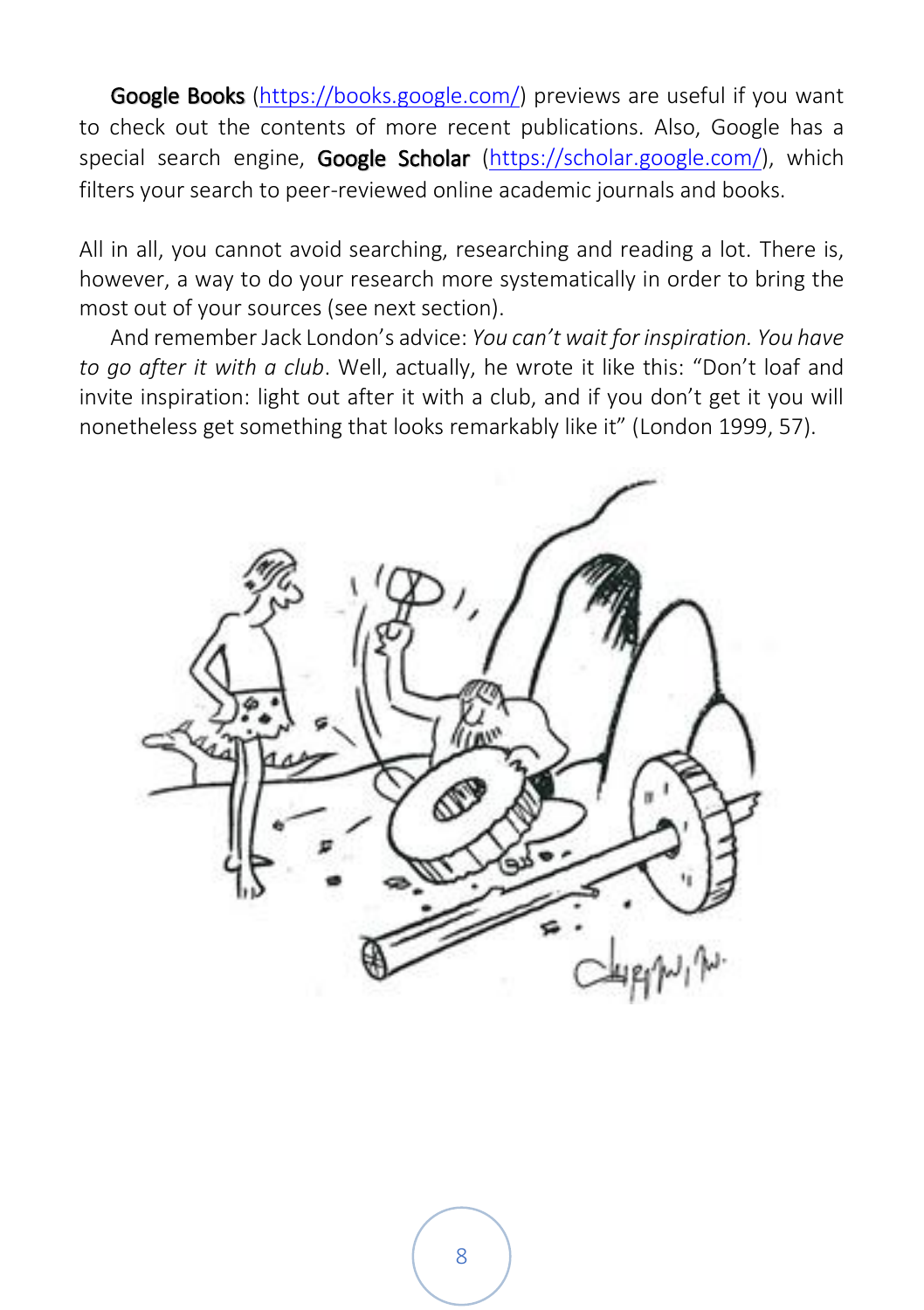### <span id="page-13-0"></span>Take notes and records

"Cheap paper is less perishable than gray matter, and lead pencil markings endure longer than memory" (London 1999, 57).

Thesis writing is like marathon running. You need a lot of practice and preparation to develop the stamina to do it. A thesis cannot be written just before its deadline. It takes time. And a lot of reading. To remember what you read two weeks or months before, you need to start taking notes and records from the very beginning of your research. Also, to do this right you have to know the difference between quoting, paraphrasing, and summarizing.

Quoting is when you are reporting your sources *verbatim*, i.e., using the exact words of your source. Whether you are using a single word, a phrase or a passage, you need to enclose the quotation within quotation marks (in order to formally separate the borrowed text from your own words). When you are quoting a text that contains a quotation to begin with, the quotation marks of the original quote will turn into single quotation marks(so your reader does not get lost in the multitude of quotation marks).

In case you need to quote at length, i.e., a passage that consist of more than one sentence and/or runs longer than three full lines in your paper or thesis, you need to use a block quotation. A block quotation

is a quotation in a written document that is set off from the main text as a paragraph, or block of text, and typically distinguished visually using indentation and a different typeface or smaller size font. This is in contrast to setting it off with quotation marks in a *run-in quote*. Block quotations are used for long quotations. ("Block quotation" 2017)

Note: Quotation marks are omitted in block quotations because their text is already ostensibly set off from the body-text by double spacing before and after (and the other features mentioned in the quotation above) — you can see it at first glance. Note also that the punctuation mark comes before the source reference and not after as in the case of the Jack London quote at the beginning of this section. Namely, in a block quotation there is no quotation mark to unambiguously separate the reference from the quotation itself.

**Paraphrasing** is when you are expressing someone else's ideas using your own words. Usually, one paraphrases a couple of sentences only (it can be any detail from your source). However, when summarizing, you are using your own words to sum up a whole work, i.e., you are highlighting the essential claims,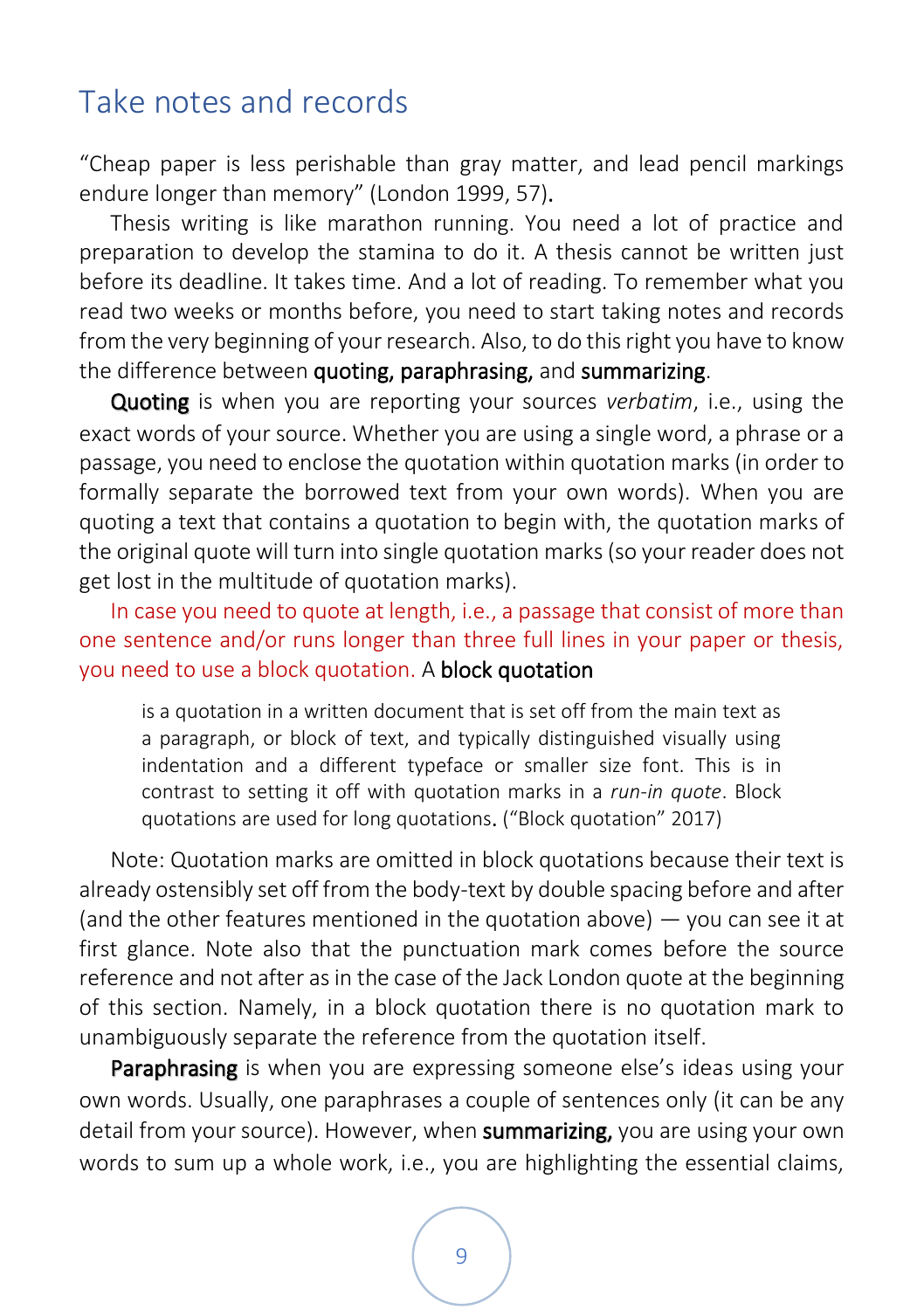the bare bones of your source, therefore, you do not go into details (which you can do with paraphrasing).

When to use these? The following should be your basic guidelines:

- quote when the wording of the source is important, or you want to draw your readers' attention to it;
- paraphrase when the idea/claim/example is important, but the wording is not;
- summarize when only expressing the most essential things about the entire work/article/chapter/book/etc.

Note: In all of these instances you must reference your source to avoid plagiarism. When using a quotation or a paraphrase, you must reference the exact page location (if available) because these citations point to a particular part of your source text (e.g. a sentence, a paragraph). However, when summarizing, it is enough to reference the work itself without page numbers, as you are referencing the whole work and not its particular parts. The next section of this guide ("Citation styles") will discuss in detail the

IMPORTANT! Plagiarism is a capital offence in all instances of academic writing (e.g. written assignments, homework, seminar papers, progress reports, presentations, theses) and will result in fail marks which cannot be redressed within the same semester. Ignorance of rules in this case is not a bliss. Se[e Faculty](http://www.ieas-szeged.hu/download/Faculty_of_Arts_Regulations_on_Student_Plagiarism.pdf)  [of Arts Regulations on Student](http://www.ieas-szeged.hu/download/Faculty_of_Arts_Regulations_on_Student_Plagiarism.pdf)  [Plagiarism\)](http://www.ieas-szeged.hu/download/Faculty_of_Arts_Regulations_on_Student_Plagiarism.pdf).

academic convention of referencing your sources, but first you have to familiarize yourself with the writing of **annotated bibliographies** as a good practice of taking notes and records of your readings.

An **annotated bibliography** is an informative and/or evaluative summary of your readings. As such, it provides and identifies the following aspects of your source:

- full bibliographical information (author, title, publication data);
- its main claims (research questions);
- its methodology (sources/data/theories applied);
- your evaluation of its applicability/usefulness to your argumentation (or its contribution and value to its field of study).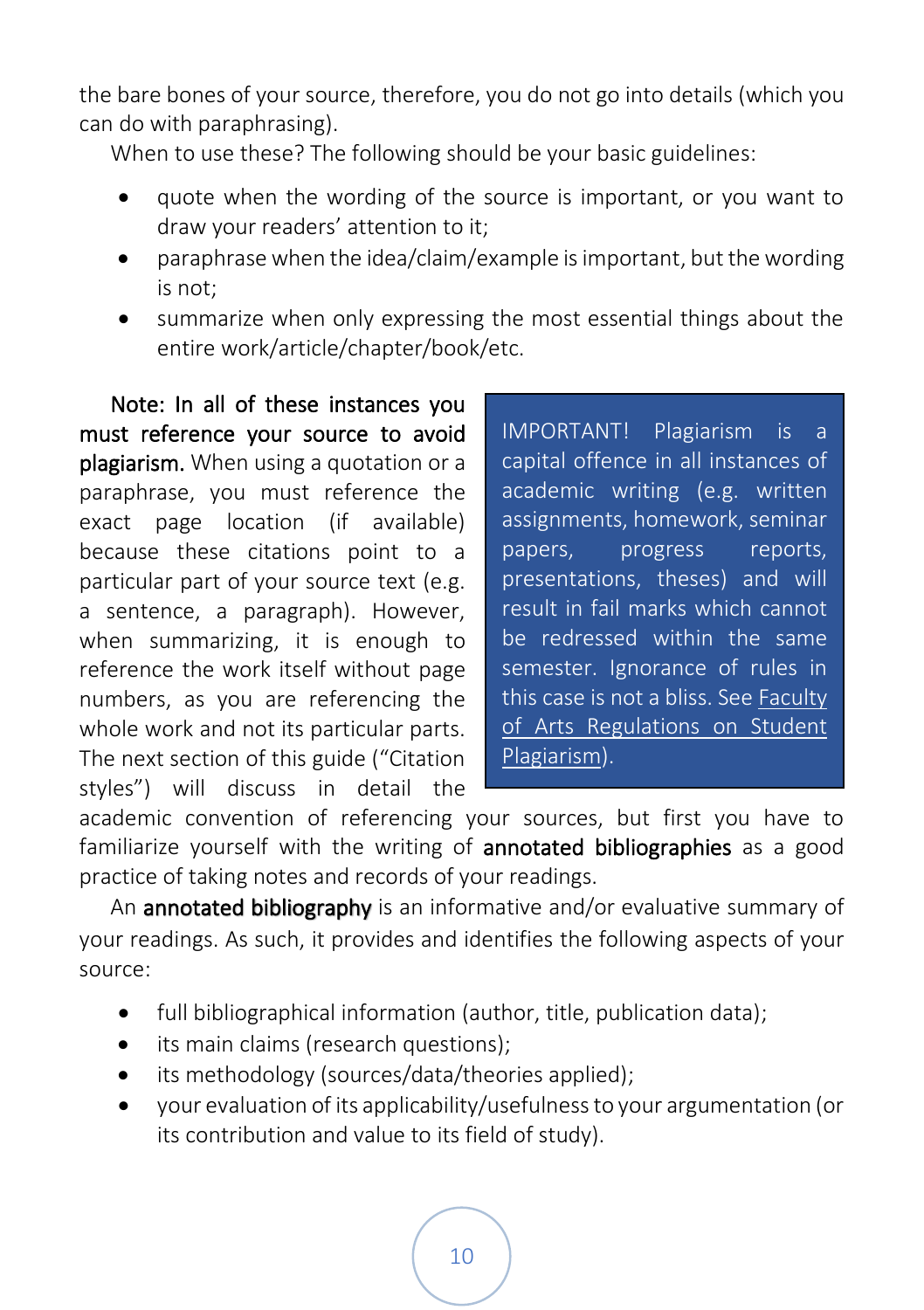The length of annotated bibliography depends on the type (and length) of the source you are annotating. An article or a chapter in a book can be annotated within a paragraph or two  $-$  after all, annotation is a kind of summary — but the same length would be an oversimplification in case of a book.

Take a look at an example on the next page, taken fro[m Knott \(2008\)](http://hswriting.library.utoronto.ca/index.php/hswriting/article/view/3326/1451), on (A) the wrong and (B) the right use of an annotated bibliography.

McIvor, S. D. 1995. "Aboriginal women's rights as 'existing rights.'" *Canadian Woman Studies/Les Cahiers de la Femme* 2 (3): 34-38. **A**

This article discusses recent constitutional legislation as it affects the human rights of aboriginal women in Canada: the *Constitution Act* (1982), its amendment in 1983, and amendments to the *Indian Act* (1985). It also discusses the implications for aboriginal women of the Supreme Court of Canada's interpretation of the *Constitution Act* in *R. v. Sparrow* (1991).

Note that in the first instance (A) the annotation merely lists the contents of the McIvor article but does not provide a clear idea of the argument (i.e. to what use is the author putting the contents of the article). However, in the second instance below (B), the annotation precisely identifies McIvor's claim and method, consequently the reader knows exactly what the article argues for (and not merely what it is about).

#### McIvor, S. D. 1995. "Aboriginal women's rights as 'existing rights.'" *Canadian Woman Studies/Les Cahiers de la Femme* 2 (3): 34-38. **B**

This article seeks to define the extent of the civil and political rights returned to aboriginal women in the Constitution Act (1982), in its amendment in 1983, and in amendments to the *Indian Act* (1985). This legislation reverses prior laws that denied Indian status to aboriginal women who married non-aboriginal men. On the basis of the Supreme Court of Canada's interpretation of the Constitution Act in R. v. Sparrow (1991), McIvor argues that the *Act* recognizes fundamental human rights and existing aboriginal rights, granting to aboriginal women full participation in the aboriginal right to self-government.

You might have noted that the example does not include an evaluation of the source, mainly because the annotation above is an informative and not an evaluative summary of the source. At the beginning of your research you will be inclined to do informative annotations, merely recording the arguments of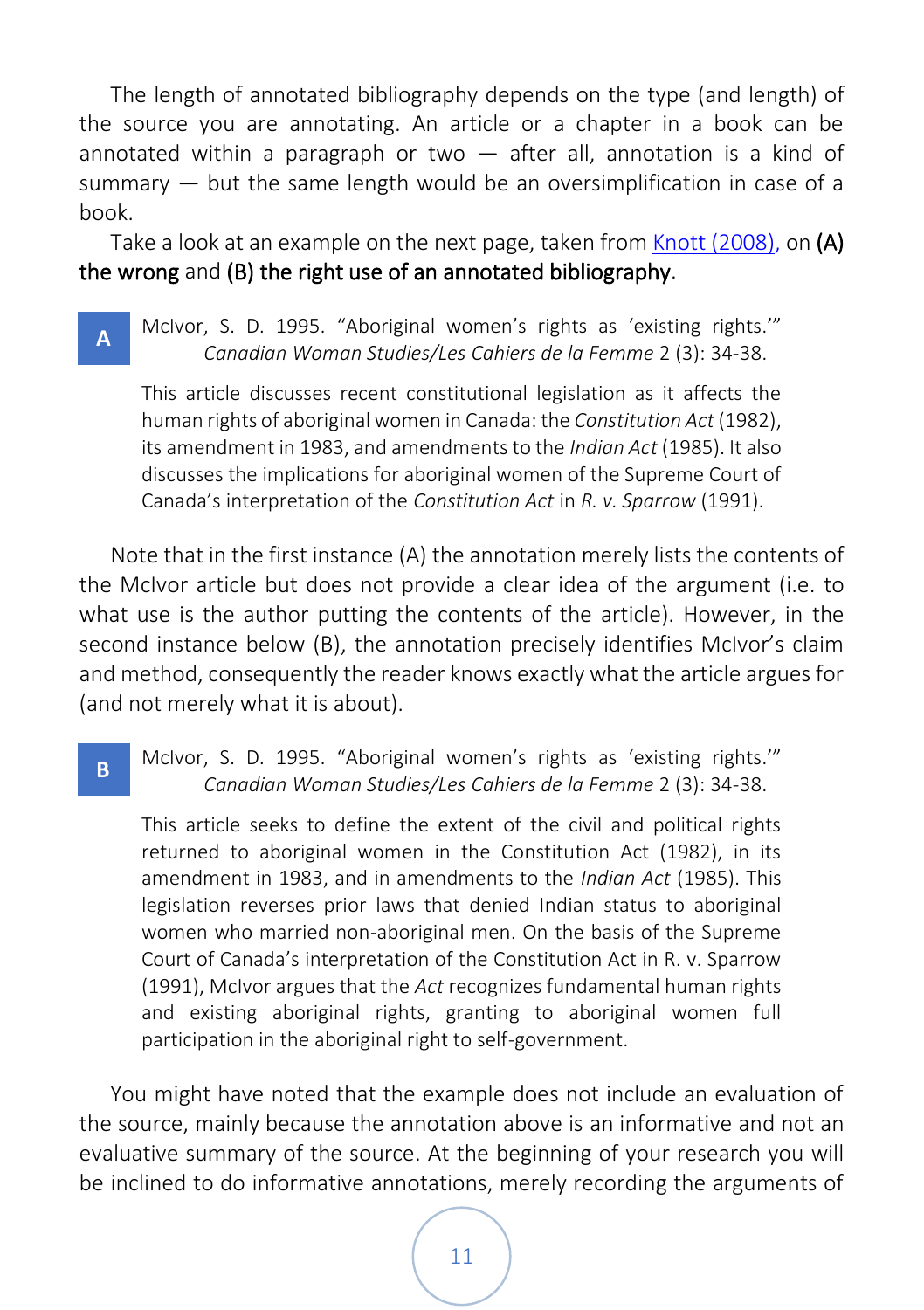your sources. Later, as you become more knowledgeable in the field of your research and start developing your own ideas (in response to your readings), you will feel more empowered to add your comments and evaluations (e.g., how you will be able to use a given source in your argumentation).

Remember, "[y]our first duty as a researcher is to get the facts right. Your second duty is to tell the readers where the facts come from. To that end, you must cite the sources of the facts, ideas, or words that you use in your paper" (Turabian 2013, 15).

## <span id="page-16-0"></span>Citation styles

Different fields of studies use different conventions (styles) of citing sources. However, despite their differences in the formatting of their citation components, they all aim to provide the following information:

- Author (translator, editor) of the text;
- Title of the text (including its subtitle) *book title*, article title, chapter title;
- *Title of the Container* in case of a text that does not stand alone but is contained in a larger entity (e.g., a collection) such as: an article in a *journal*, a chapter (with a separate author) in an edited *book* (in which case you would include the author [i.e., editor] information of the container, too), an episode of a TV *series*, etc.;
- Publication data, such as location (city, state), the publisher;
- Date of publication;
- Starting and ending pages (in case of smaller texts contained within larger texts).

Each discipline has its internal logic in ordering these components and we will discuss this in more detail in the following subsections. At this point, suffice it to say that among many dozens of styles, the three most influential ones are the Modern Language Association's Style  $(MLA)$  — until recently the predominant style used in field of literary studies —, the Chicago Manual of Style (CMS), and the American Psychology Association's Style (APA) — used mainly in social sciences, and also in linguistics. Due to the proliferation of citation styles and digital tools, there are quite a few reference managing applications you can use [\(EndNote, Mendeley, Zotero,](https://umb.libguides.com/managecitations) etc.). However, there are some basic features that you need to know whether you will be using an application or simply following this guide manually.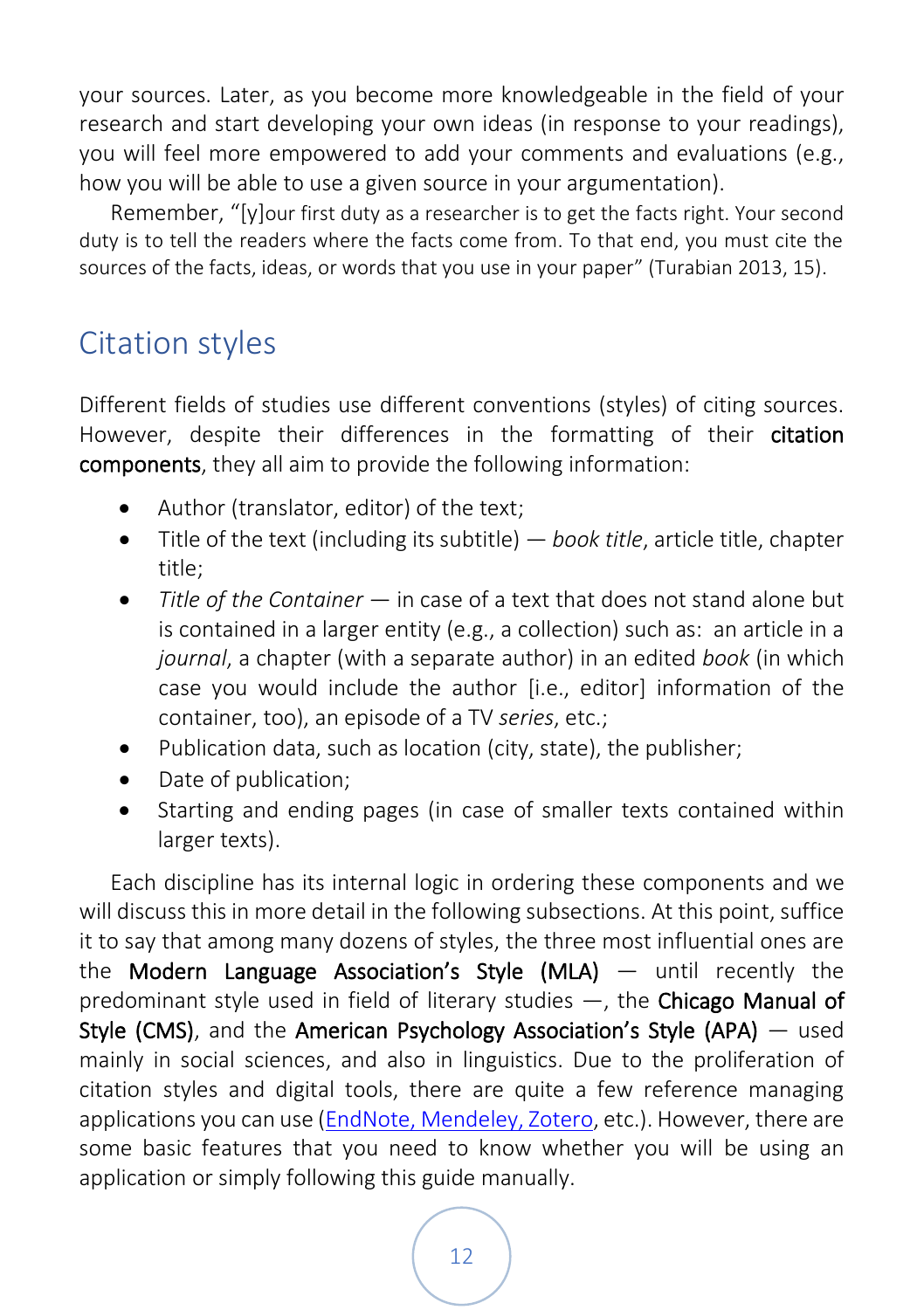Author's name. Whenever you are introducing a new author in your text, write out his or her full name. Later, it will be enough to reference the author's last name only, provided you do not reference another author with the same last name. In the reference list at the end of your paper or thesis, list the authors by their last name (i.e., invert their name using a coma, e.g., Austen, Jane) and in an alphabetical order. If you are using a reference managing software, the program will do this for you automatically. If a source has more than one author, you need only to invert the first author's name for that item in the reference list at the end of your paper. If there are more than three authors or editors to the same volume, list all the authors as mentioned at the end of your paper (i.e., in the reference list), but in the parenthetical refence provide only the first author's surname, followed by abbreviation et al.  $-$  from Latin "et alii", meaning "and others."

Titles. Titles of larger textual entities that contain smaller, individual texts are *italicized* throughout your paper or thesis (including the reference list), while the titles of the smaller textual entities contained within these larger texts are not italicized. In case of literary, cultural and history studies, the titles of such smaller texts (e.g., journal articles, book chapters) are put within quotation marks. In case of linguistics and social sciences, no quotation mark is used. See examples below:

| Smaller entity's title    | Larger entity's title                   |
|---------------------------|-----------------------------------------|
| "Article title"           | Journal title                           |
| Linguistics article title | Linguistics journal title               |
| Linguistics book chapter  | Linguistics edited collection           |
| "Chapter title"           | Book/edited collection title            |
| "Poem's title"            | Anthology title                         |
| "Post title"              | <b>Blog title</b>                       |
| Post title                | Blog title used in linguistics research |
| "Episode title"           | TV series title                         |
| "Single's title"          | Album title                             |

Perhaps an easy way to remember which titles to italicize is to imagine the larger textual entities as containers *leaning to a side* because of the heavy contents they carry.

Publication data. In case of a journal source, you do not list the publication data (i.e. the city and the publisher). It is not because journals do not have publishers, it is because of the journals' status within a field of study. Scientific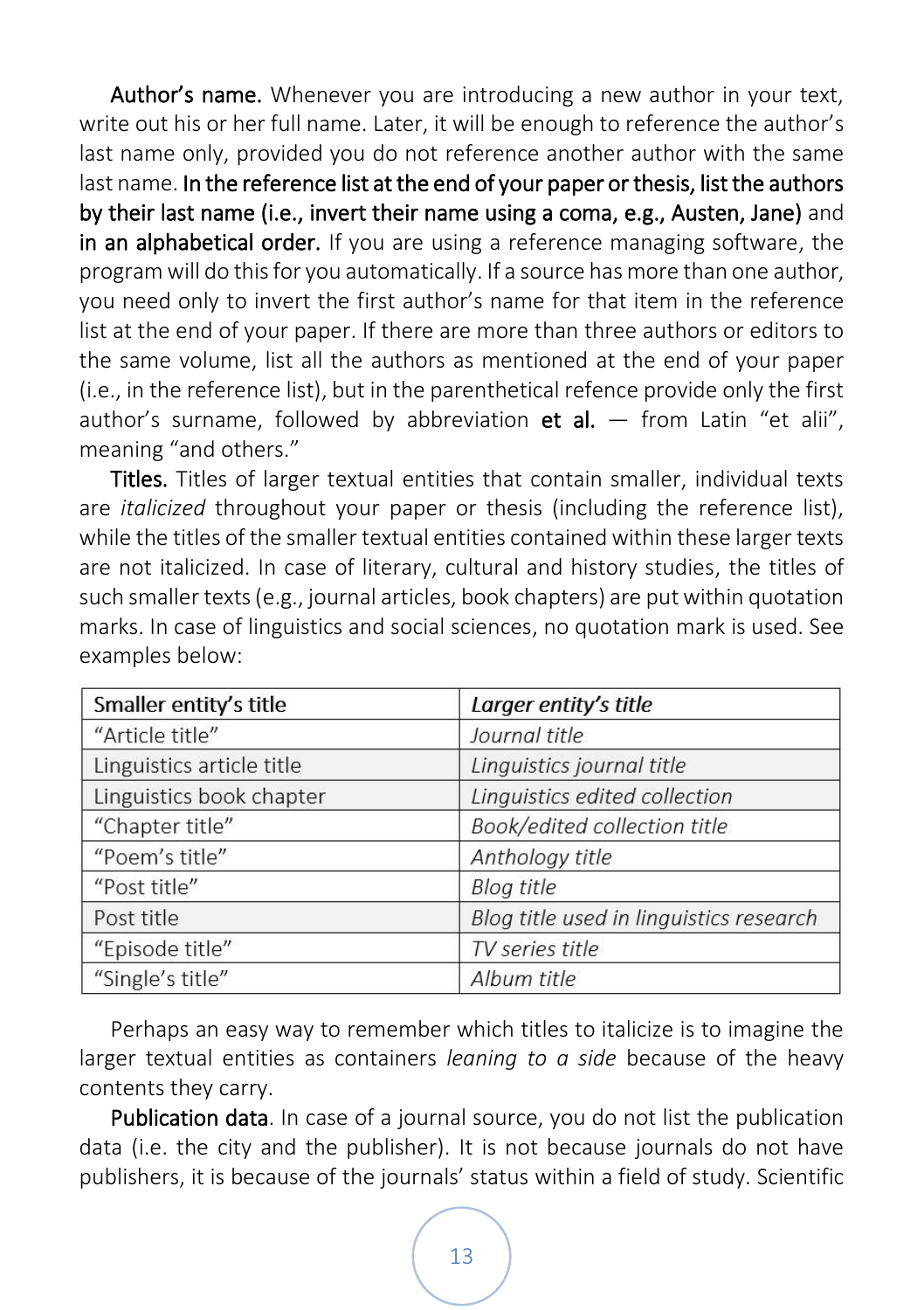journals are the primary platforms of sharing ideas within a scientific community and the venues where scholars test the legitimacy and veracity of their ideas. A scientific journal is peer-reviewed, which means that after an article contribution is sent to the editor, the article is sent out to two readers (already established within the field) to judge whether the argument of the prospective article is sound and based on verified facts. The article will be published only after this initial step of reviewing. Lately, there have been arguments against the peer-review system (Media Theory 2018), so who knows what the future holds in this respect. One way or another, there is no publication data (and neither is there one in case of online sources).

Date of publication. The placement of the publication date within a bibliographical item depends on its function as the identifier of your source. Lately, academic publishers have been increasingly adopting the use of in-text citations. Using in-text citations means that you are referencing your quoted/summarized/paraphrased source within the body of your text with a parenthetical reference containing the author's surname, the date of publication and the page location (the latter when available and/or relevant). All the quotations in this guide (except when demonstrating other options) are formatted according to the CMS author-date documenting system (also called parenthetical referencing). NOTE that some of the parenthetical references in this guide do not include the author's surname — but only because the author has already been indicated in the sentence introducing the in-text citation. When using this documenting system, the reference list at the end of your paper/thesis will provide the bibliographical elements of your source in the following order: (1) author's name; (2) date of publication (because it serves as an identifier of your source); (3) title; (3a) *container's title* (+ editor(s) name + pagination if applicable); (4) publication data (if applicable). BUT when using footnotes to reference your sources, the date is usually listed last, as it is not the primary vehicle of source identification.

In the following sections you will get samples of three different documenting systems or citation styles. Depending on the field of your subject, you will be using one or another:

- CMS's author-date documenting system for literature/culture
- CMS's note + bibliography documenting system for history
- Unified Style Sheet for Linguistics (USSL) for linguistics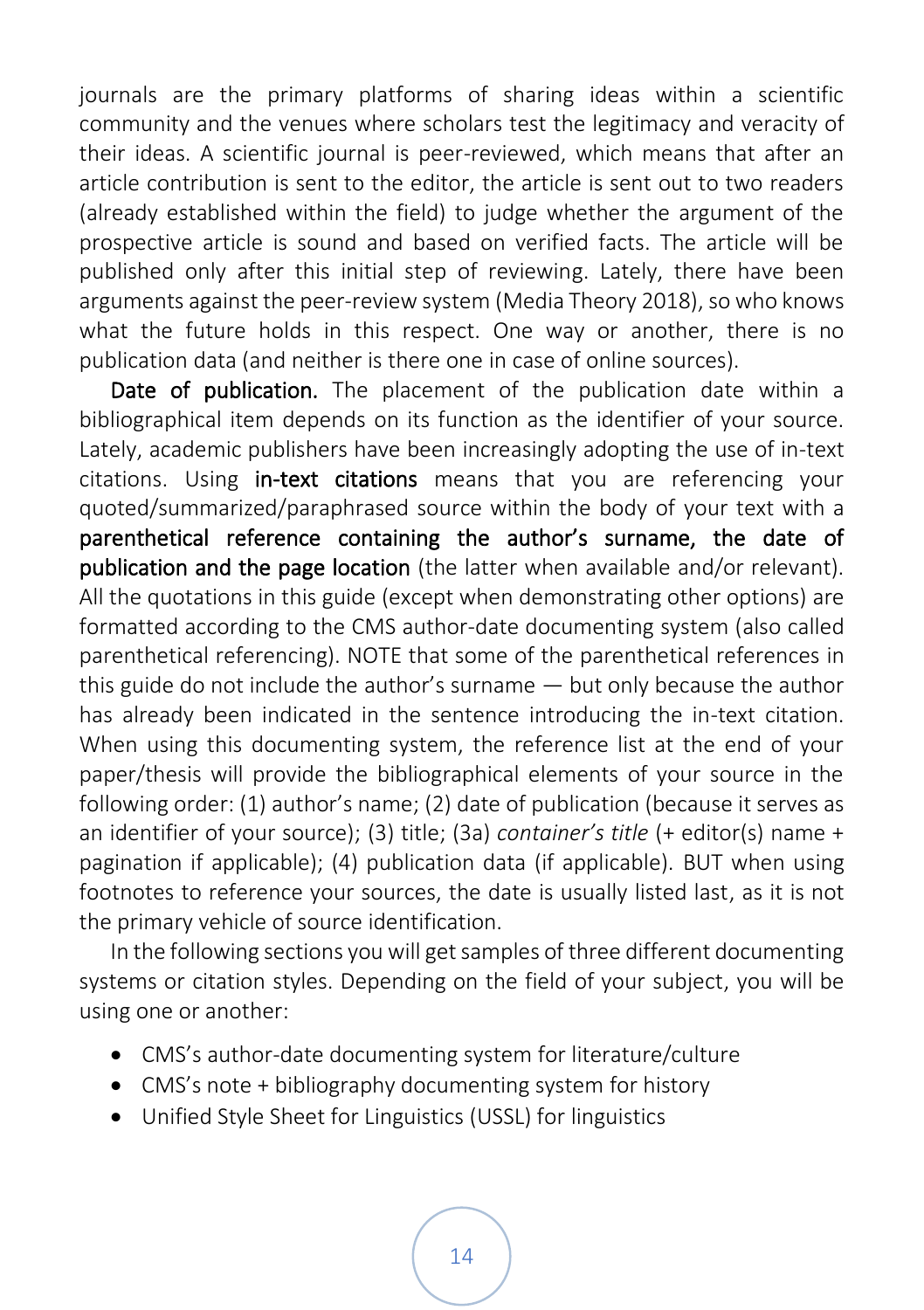This part of the academic writing process seems especially tedious. Why do we pay so much attention to particulars? Especially now, in the age of digitalization (textual sources being increasingly more accessible through online databases) and of powerful search engines? Kathleen Fitzpatrick offers a very persuasive argument both to support the importance of meticulous citations and to highlight their continuous relevance in the internet age:

Citations, in fact, play much the same role for the humanities that enumerating the details of laboratory procedures used in experiments plays for the sciences. […] the validity of scientific work hangs on what is often popularly referred to as its reproducibility, the notion that you could obtain the same results by following the same procedures. This reproducibility is perhaps more accurately and evocatively described as falsifiability — the more skeptical, but more important sense that you could follow those procedures, or perhaps some better procedures, and wind up disproving the hypothesis in question. In this same way, research in the humanities exposes the details of its procedures via citation such that it too might be rendered falsifiable. Readers can return to the sources in question and render their own better interpretations of them. Academic writing becomes academic, in other words, precisely when it exposes its process to future correction.

[…]

If anything, the reference system provided by a good citation style has come to matter even more in the age of the internet, rather than being rendered obsolete by the seemingly infinite networking and searchability of texts and other cultural resources online. Things migrate with great fluidity these days: […] publications and other cultural objects are no longer as fixed in format as they were, and their very malleability may heighten the importance for future scholars of knowing precisely which version today's researchers consulted. (Fitzpatrick 2016)

As there are far too many sources to list as an example for each and every citation possibility, the following section of this guide will introduce the most common source occurrences: journal article, book (by a single author or multiple authors), book chapter (in edited volumes), online sources (blogs, social media comments, online journals/magazines), unpublished theses and multimedia sources (films, videos, television/web series). Instead of being a simple repository of prescribed citation forms and rules, the guide offers an insight into the principled application of these rules. Once you understand the principles, you should be able to cope with (and cite) uncommon sources, too. The two most important principles to note are as follows: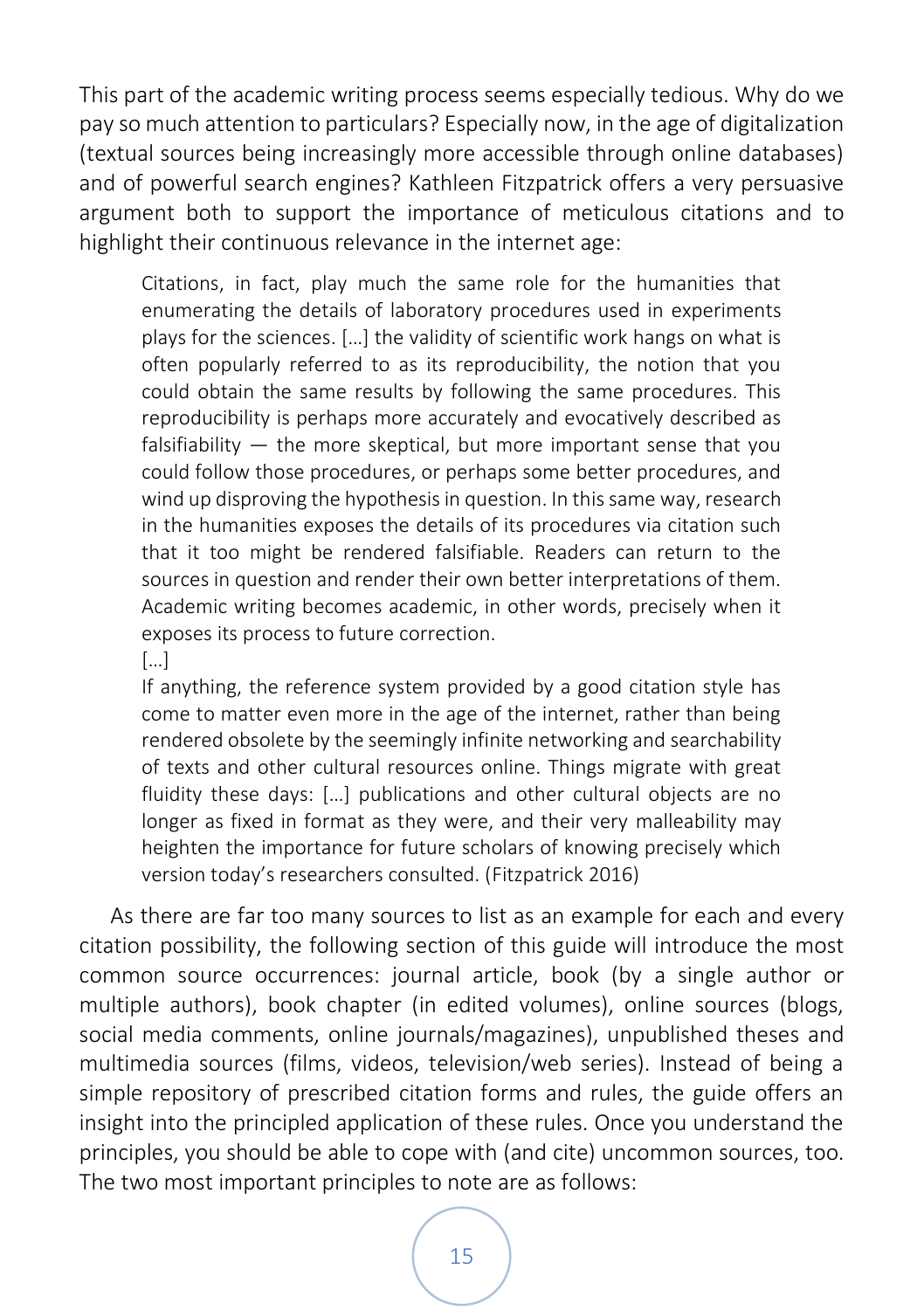- consistency (do not automatically follow the citation style of your sources — most contemporary research relies on interdisciplinary sources, it will be your job to format the data of your sources to conform to the conventions of *your* field of study);
- provide ALL the necessary (but ONLY necessary) data your reader might need to reconstruct your argument. Be succinct but not a miser.

For, as Thomas Jefferson noted, the most valuable talent of all is "that of never using two words where one will do" (1814, image 4).

#### <span id="page-20-0"></span>Author-date documenting system (i.e. in-text citation)

In each of the following examples, you will be given the (a) in-text citation of a source and (b) the source's full bibliographical data as it appears in the reference list (at the end of a paper or thesis), following the Chicago Manual of Style.

<span id="page-20-1"></span>BOOKS BY A SINGLE AUTHOR (I.E. MONOGRAPH)

(Fish 1997, 34) (Frye 2000, 56) Note how the italics of the title cancel the italics of a title it quotes (cf. *Paradise Lost* in Fish).

- Fish, Stanley. 1997. *Surprised by Sin. The Reader in* Paradise Lost. 2nd edition. Cambridge, MA: Harvard University Press.
- Frye, Northrop. 2000. *Anatomy of Criticism: Four Essays*. Revised edition. Princeton, NJ: Princeton University Press.

<span id="page-20-2"></span>BOOKS BY MULTIPLE AUTHORS / EDITORS

(Pratchett and Gaiman 2006, 45) (King and Straub 2012, 123)

- King, Stephen and Peter Straub. 2012. *The Talisman*. New York, NY: Pocket Books.
- Pratchett, Terry and Neil Gaiman. 2006. *Good Omens: The Nice and Accurate Prophecies of Agnes Nutter, Witch*. New York, NY: Harpertorch.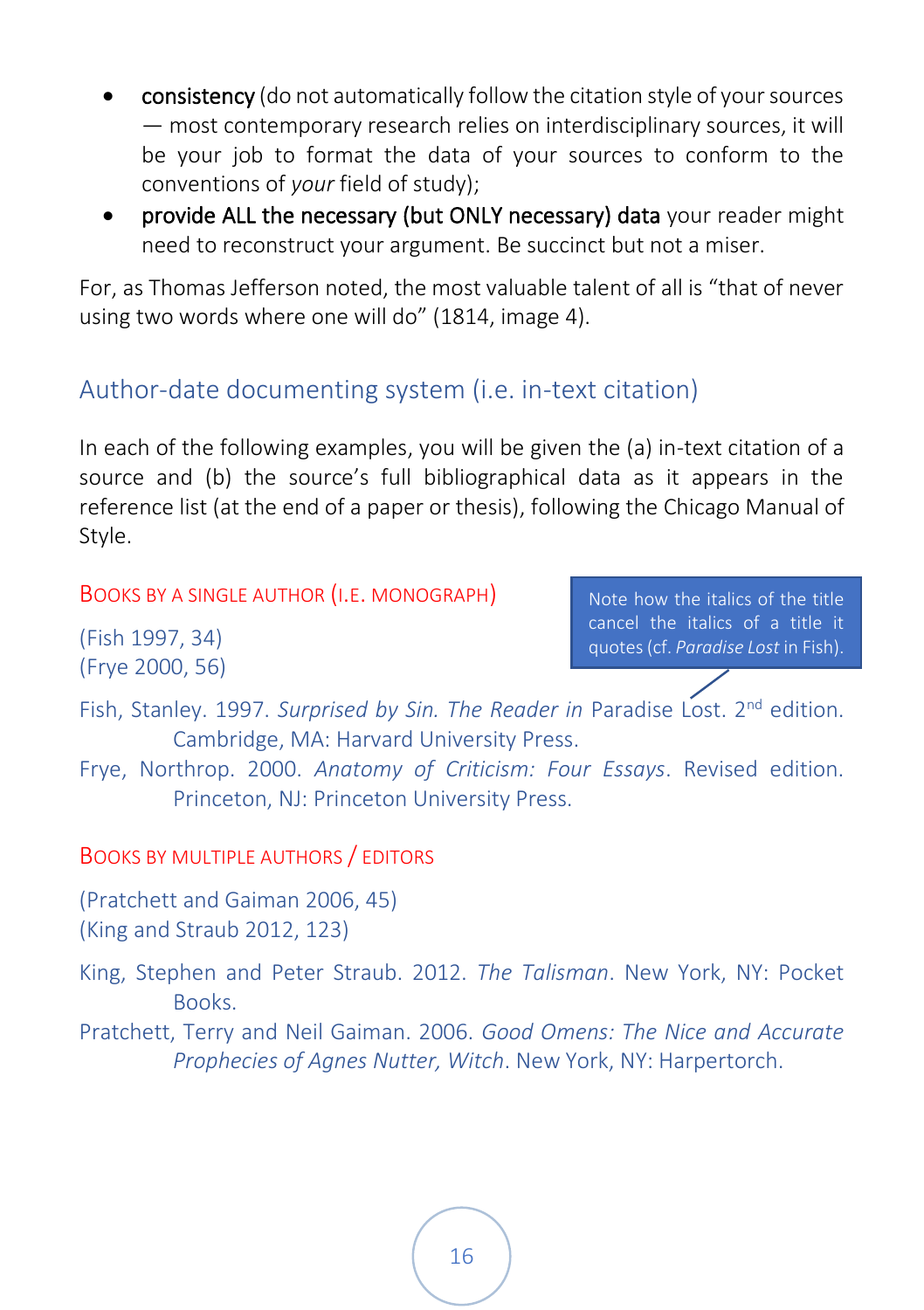#### <span id="page-21-0"></span>BOOK CHAPTER (IN AN EDITED VOLUME)

(Fiske 1992, 37) (Hirst 2007, 168)

Since in these cases one is referencing just a section of a book, it is important to provide its starting and ending page numbers.

Fiske, John. 1992. "The Cultural Economy of Fandom." In *The Adoring Audiende: Fan Culture and Popular Media*, edited by Lisa A. Lewis, 30–49. London – New York: Routledge.

Hirst, Julie. 2007. "'Mother of Love': Spiritual Maternity in the Works of Jane Lead (1624–1704)." In *Women, Gender and Radical Religion in Early Modern Europe*, edited by Sylvia Brown, 161–188. Leiden – Boston: Brill.

If the title of the smaller entity  $-$  marked by double quotation marks — contains a quotation (which is often a case in literary studies), the latter's double quotation mark will turn into a single quotation mark.

If you are listing more than two chapters from the same edited volume (a rarity indeed), to avoid repetition you might reference the container by the editor's last name and list the container (the edited volume) as a separate entity in your reference list, but this time under the editor's name (followed by the abbreviation ed., which in case of multiple editors should be eds):

```
Brown, Sylvia, ed. 2007. Women, Gender and Radical Religion in Early Modern 
         Europe. Leiden – Boston: Brill.
```
The bibliographical data to the chapter from this book (in abbreviated form) would look like this:

```
Hirst, Julie. 2007. "'Mother of Love': Spiritual Maternity in the Works of Jane 
         Lead (1624–1704)." In Brown, 161–188.
```
NOTE: The economy of data expressed above is possible only with manual referencing. If you are using reference managing applications, they will provide the whole data all the time as they are thankfully no AIs.

#### <span id="page-21-1"></span>**EBOOKS**

If you are referencing an ebook, you need to name the format. If page numbers are not available, reference a section or chapter number if available, or simply omit it. For books read online include the URL address or the name of the database in your reference list.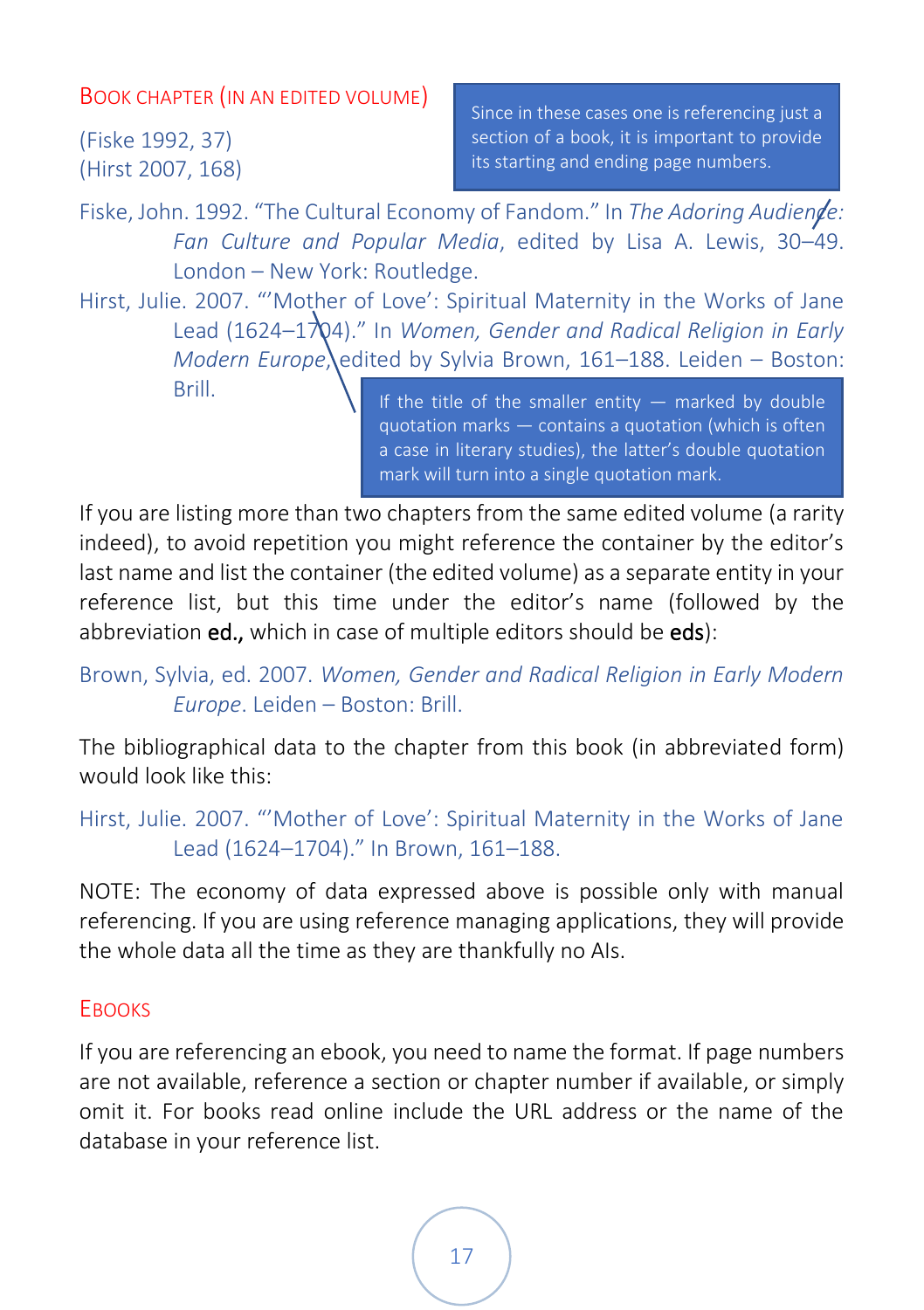```
(Bacon 1605, 1.3)
(Dryden 2001)
(Hutcheon 2006, 123)
```
Dryden, John. 2001. *Selected Poems*. New York: Penguin Classics. Kindle. Bacon, Francis. 1605. *The Two Books of Frances Bacon of the Proficience and Advancement of Learning. Divine and Humane*. London: Printed for Henrie Tomes. Bartleby.com (2010)[. https://www.bartleby.com/193/](https://www.bartleby.com/193/) Hutcheon, Linda. 2006. *A Theory of Adaptation*. New York – London: Routledge. PDF.

TIP: If you want to use a quotation from a book  $-$  unavailable directly to you  $$ quoted and referenced in another book, it is always best to indicate the indirect nature of the source (even if the bibliographical data of the book you want to quote from are provided in your available source). Do this by introducing the quotation in the body of your text and referencing it to the secondary source you found it in. That way you will be free of all liability if your secondary source misquoted the text you are borrowing. However, don't be lazy. Trace your sources and its references if possible.

#### <span id="page-22-0"></span>UNPUBLISHED THESES OR DISSERTATIONS

(Jenei 2012, 16) (Butterfield 2014, 134)

Butterfield, Nicole Ann. 2014. "LGBTIQ Advocacy at the Intersection of Transnational and Local Discourses on Human Rights and Citizenship in Croatia." PhD dissertation, Central European University.

Jenei, István. 2012. "Blogging, Social Networking and Identity." BA Thesis, University of Szeged.

#### <span id="page-22-1"></span>**JOURNAL ARTICLES**

(Sherry 2010, 223) (Sherry 1979, 240)

Notice that works from the same author will be listed in a chronological order in the reference list (see next page).

Sherry, Beverley. 1979. "Milton, Raphael, and the Legend of Tobias." *Journal of English and Germanic Philology* 78, no. 2 (April): 227–241. Sherry, Beverley. 2010. "Milton, Materialism, and the Sound of Paradise Lost."

*Essays in Criticism* 60 (3): 220–241.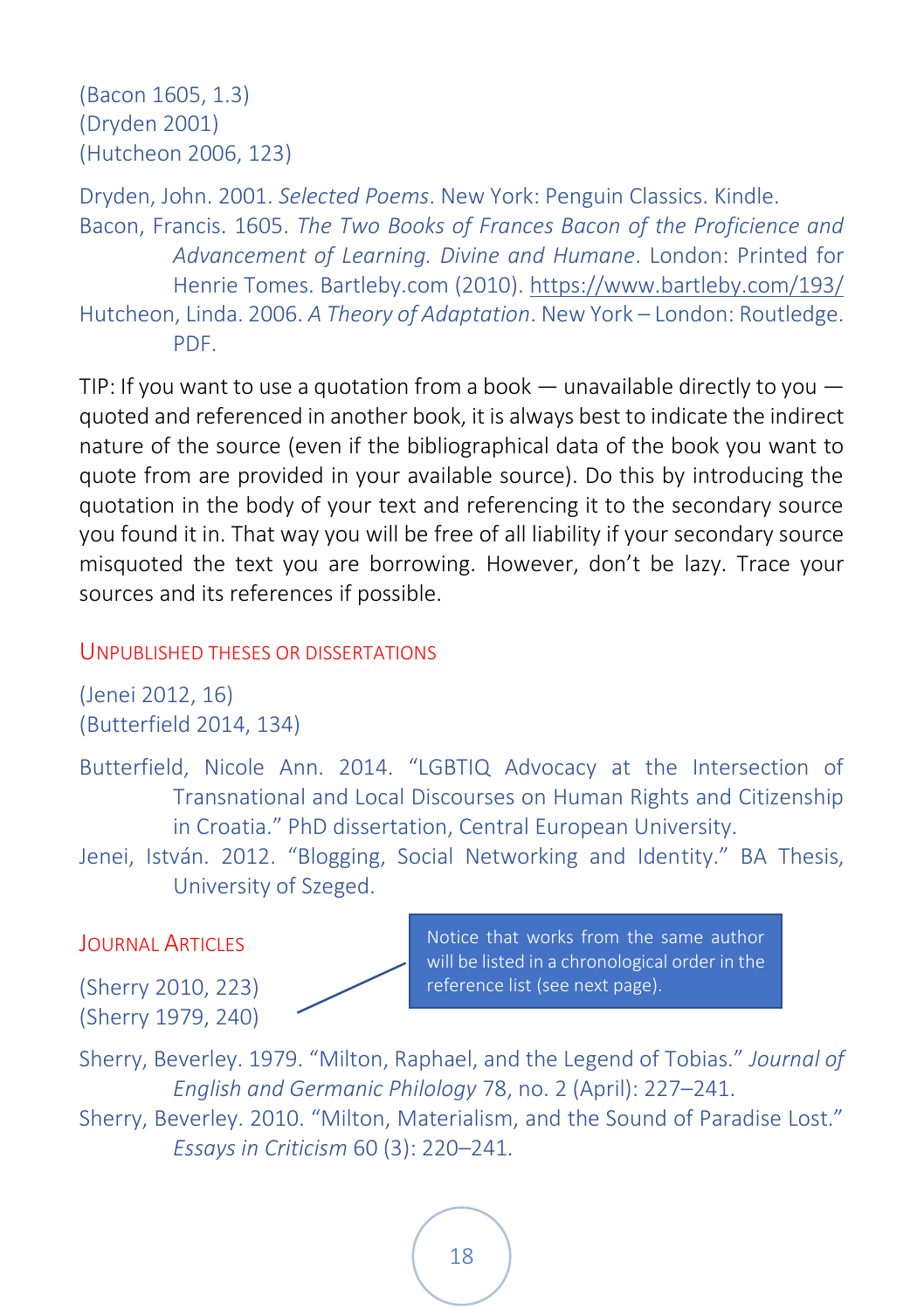NOTE: With the proliferation of online databases providing access to multiple journals, it is customary to provide the stable URL address indicating the database hosting the article in question. The CMoS differs from MLA in that it

doesn't name the secondary container. That way it avoids the italicization of the secondary container's name, which would be inconsistent outside of the reference list (i.e., JSTOR or YouTube are not italicized in a running text, only as secondary containers in an MLA reference list). Note that the URL address does not merely point to the database in general but to the specific location of the article within that database (see example below):

When there is only volume and issue data available, the standard referencing is vol. number followed by the issue number in parenthesis (cf. Grossman 2013). If there is additional data (like month of the year), the form is slightly different (cf. Sherry 1979).

#### Grossman, Marshall. 2013. "Poetry and Belief in *Paradise Regained, to which is added, Samson Agonistes*." *Studies in Philology* 110 (2): 382–401. https://www.jstor.org/stable/24392037

#### <span id="page-23-0"></span>ONLINE SOURCES (MAGAZINES, VIDEOS, BLOGS, SOCIAL MEDIA COMMENTS)

In-text citations of online sources (magazines, videos, blogs, social media content) are also referenced by author's name (if available, and no matter what strange handle they might use) and by date (if available). Apart from these, the reference entry contains the full title of the entry, the name of the webpage or social networking service (not italicized unless they are online journal titles), the month and day of its publishing (if available) and the URL address. Access date is no longer a necessity, as it is a highly unreliable data, however, if the source does not provide a veritable date of publishing (indicating evanescent online content), it is still useful to provide an access date instead. TIP: Doublecheck your link to avoid submitting a rotten (i.e., not working) link.

(*Harvard Magazine* 2011) (Noségo 2018) (Sarkeesian 2011) (Babb 2017) (Media Theory 2018)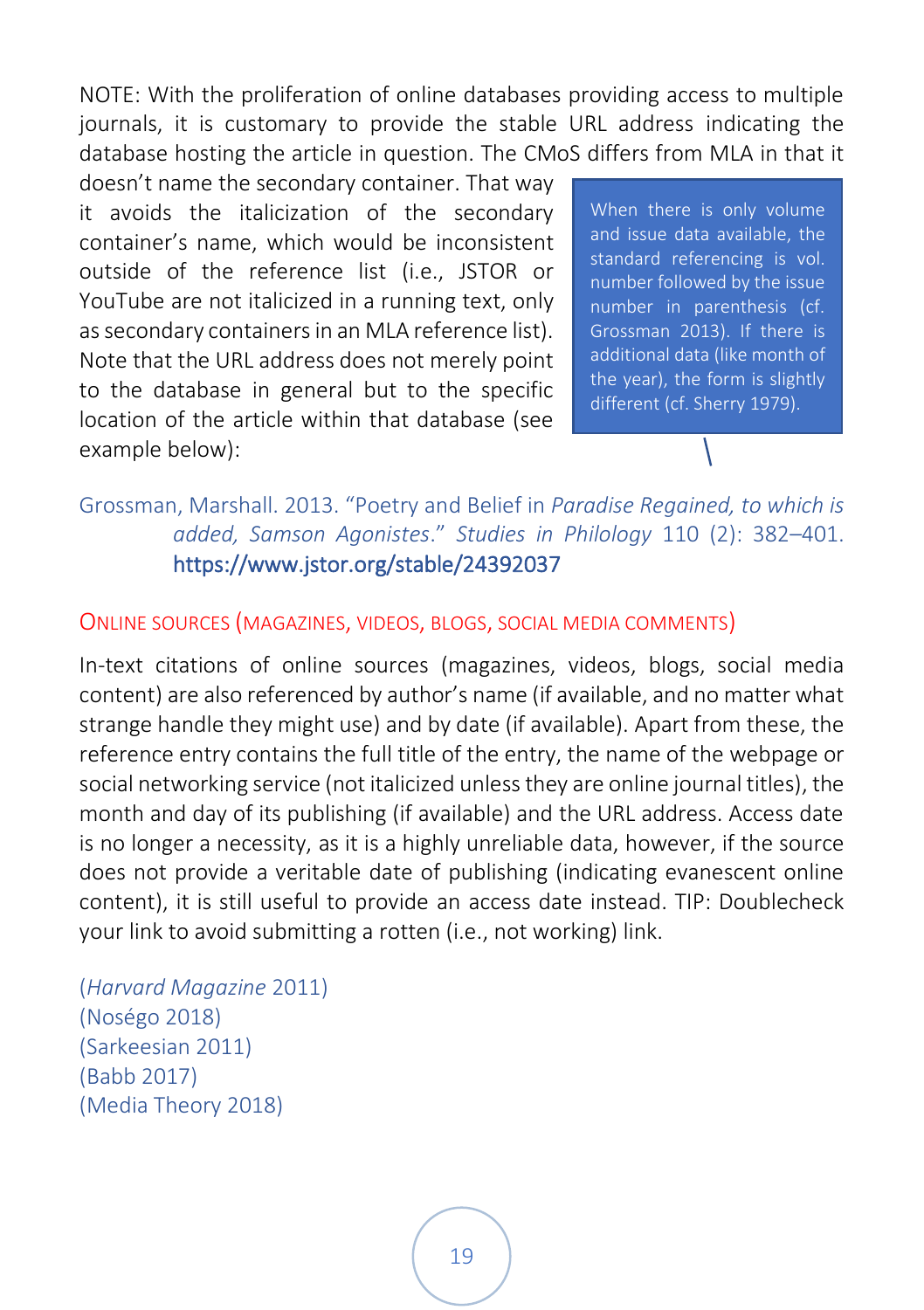Babb, Tiffany. 2017. "Comics Academe: Levi-Strauss and Loki." *Women Write About Comics* (May 31). [https://womenwriteaboutcomics.com/2017/05/comics-academe](https://womenwriteaboutcomics.com/2017/05/comics-academe-levi-strauss-and-loki/)[levi-strauss-and-loki/](https://womenwriteaboutcomics.com/2017/05/comics-academe-levi-strauss-and-loki/)

*Harvard Magazine*. 2011. "J. K. Rowling Speaks at Harvard Commencement." September 15.<https://www.youtube.com/watch?v=wHGqp8lz36c>

Media Theory. 2018. "Mieke Bal: Let's Abolish the Peer-Review System." mt: media theory (September 3). [http://mediatheoryjournal.org/mieke](http://mediatheoryjournal.org/mieke-bal-lets-abolish-the-peer-review-system/)[bal-lets-abolish-the-peer-review-system/](http://mediatheoryjournal.org/mieke-bal-lets-abolish-the-peer-review-system/)

Noségo (@nosego). 2018. Owl Hamlet. Instagram photo, August 22, 2018. Accessed September 2, 2018. https://www.instagram.com/p/BmwvAO8ACl1/

Sarkeesian, Anita. 2011. "Tropes vs. Women: #2 Women in Refrigerators." Feminist Frequency (April 7). [https://feministfrequency.com/video/tropes-vs-women-2-women](https://feministfrequency.com/video/tropes-vs-women-2-women-in-refrigerators/)[in-refrigerators/](https://feministfrequency.com/video/tropes-vs-women-2-women-in-refrigerators/)

#### <span id="page-24-0"></span>FILMS/MOVIES, AUDIO RECORDINGS AND TELEVISION

Films are usually referenced by their directors, so the director's name will function as the primary identifier. Note that the abbreviation (dir.) indicating the author's function will only appear in the reference list. However, in case of TV episodes (where there are multiple directors and/or writers), the convention is to refer to the writer. Studio/distributor's name (never italicized!) takes the place of the publisher.

(Tarantino 1994, scene 4) (Aguilera 2018) (Logan 2014, 32')

Depending on the medium, your primary objective is to direct your reader to your source as precisely as you can (scene in DVD; minutes in episodes).

Tarantino, Quentin, dir. 1994. *Pulp Fiction*. Miramax Films. DVD. Aguilera, Christina. 2018. "Accelerate." *Liberation*. RCA. CD. Logan, John. 2014. "Séance." Directed by J. A. Bayona. *Penny Dreadful*, season 1, episode 2. Showtime.

#### <span id="page-24-1"></span>**CLASSICS**

The classics are canonical works of antiquity, but also of English literature, which are available in multiple editions and, as such, not referred to their content by page numbers because the pagination might point to different parts of the text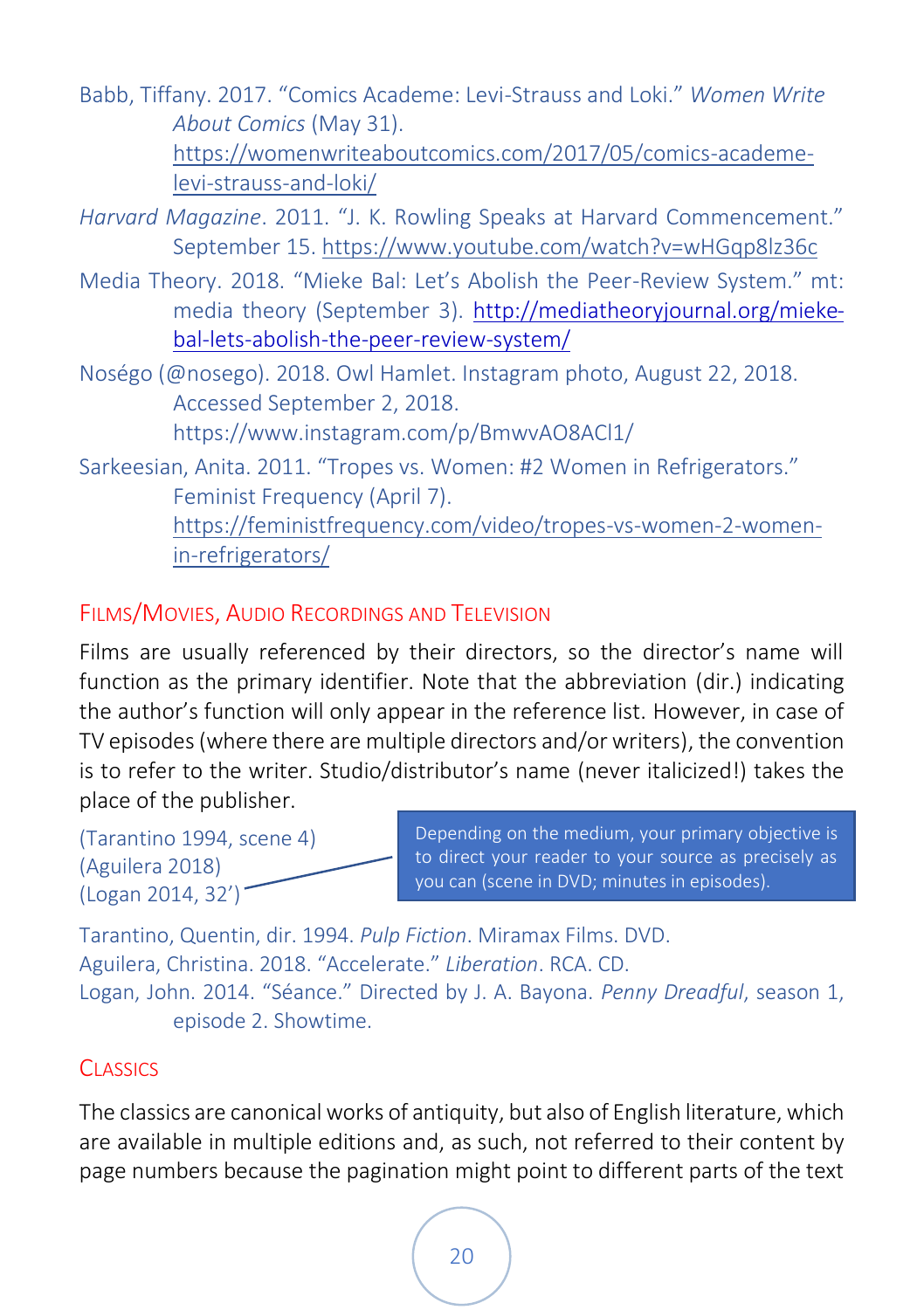in various editions. Instead of referencing particular editions and their page numbers, there is a universal system of referring to the classics usually by book/chapter, passage, and verse number or, in case of dramas (plays) to act, scene and line numbers which are traceable in all editions. Following this system, it is not necessary to provide the bibliographical data of the edition you are using in the reference list unless you want to highlight a particular translation or editorial matter (cf. Bevington et al. edition of Shakespeare's *King Lear*).

| $(1$ Thess. 3:15-16)<br>(Plato, Republic 360e-361b)<br>(Shakespeare, King Lear 3.2.49-60)<br>(Milton, PL 1.1-26)                                  | The act, scene and line number of plays are<br>separated by periods, and the numerals are<br>Arabic. You can check the referential numbers<br>for Greek and Roman classics, as well as the<br>Renaissance texts, at Perseus Digital Library. |
|---------------------------------------------------------------------------------------------------------------------------------------------------|----------------------------------------------------------------------------------------------------------------------------------------------------------------------------------------------------------------------------------------------|
| If writing within a specialized field of<br>study, it is acceptable to use the<br>accepted abbreviations of titles (cf. PL<br>for Paradise Lost). |                                                                                                                                                                                                                                              |

Shakespeare, William. 2005. *King Lear*. Edited by David Bevington et al. New York: Bantam Books.

#### <span id="page-25-0"></span>Notes + Bibliography documenting system

The difference between the author-date and the note+bibliography documenting system lies primarily in the placement of the references (in the latter case the references are located in footnotes) and in the ordering of the bibliographical elements. As the primary vehicle for source identification will be the author's name and the title of the source itself, the date of the publication is placed towards the end of the bibliographical data. Below you will be given footnote examples: (1) every time you introduce a new source you provide the full bibliographical data in the footnote. NOTE that the structure of the footnote is a grammatical sentence, hence the elements of the bibliographical data will not be separated by periods but by commas (and publisher information is provided in parentheses); (2) repeated reference to an already introduced source will be done by a shortened reference (author's last name, title and page number when applicable). DO NOT repeat the whole bibliographical data again!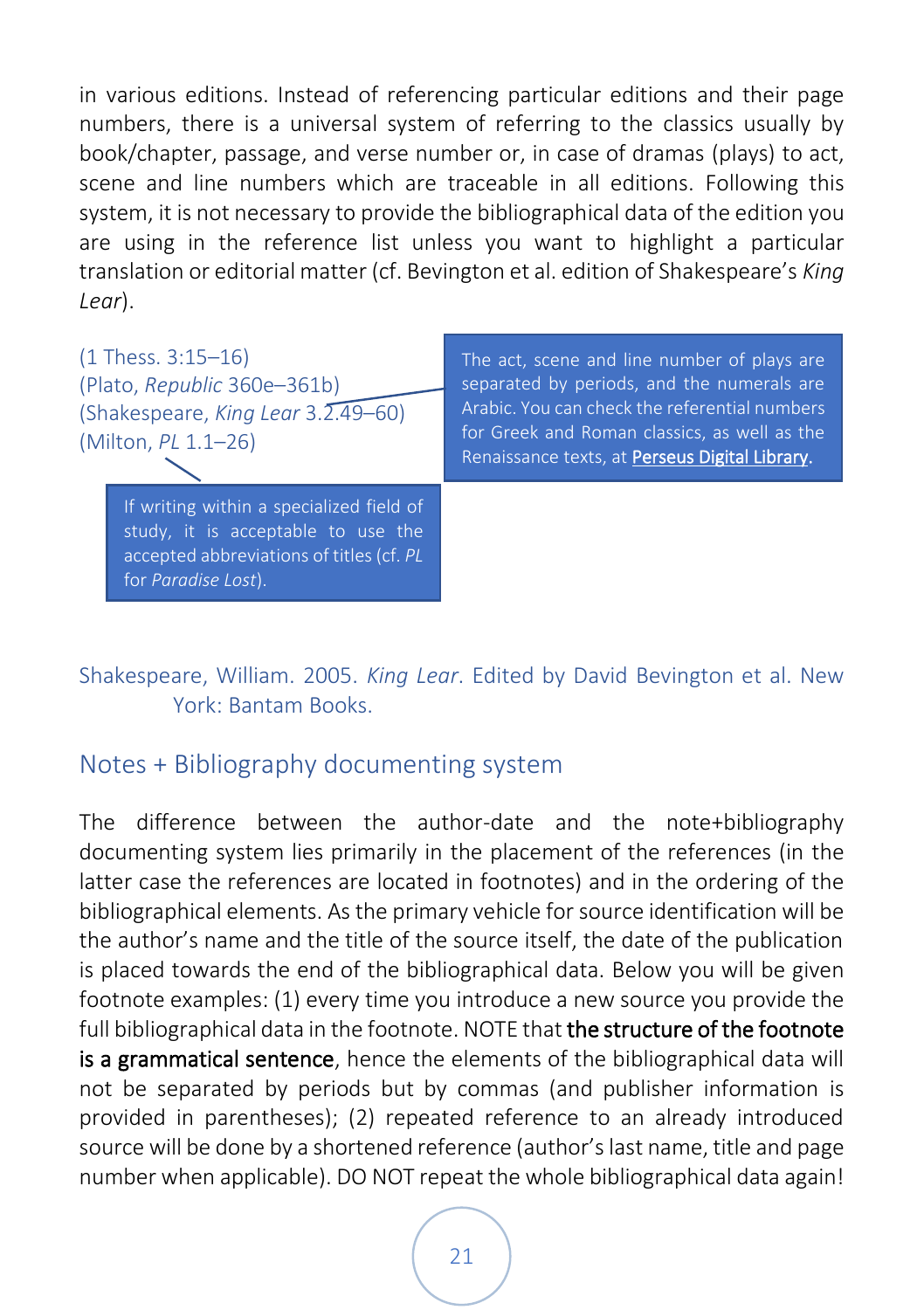NOTE: the reference list at the end of your paper is essentially redundant as all necessary information are already provided  $-$  the reference list merely functions as an easy overview of your employed sources. IMPORTANT: the elements are separated by periods but the ordering is the same as in the footnote.

<span id="page-26-0"></span>BOOK BY A SINGLE AUTHOR (I.E. MONOGRAPH)

Note: When first introducing a source, the author's name is not inverted. Only in the reference list at the end of your thesis.

1 Sidney Painter, *A History of the Middle Ages, 284–1500* (London and Basingstoke: Macmillan, 1973), 262.

<sup>2</sup> George Garnett, *The Norman Conquest: A Very Short Introduction* (Oxford and New York: Oxford University Press, 2009), 45.

<sup>3</sup> Painter, *A History of the Middle Ages*, 266.

<sup>4</sup> Garnett, *The Norman Conquest*, 98.

Painter, Sidney. *A History of the Middle Ages, 284–1500.* London – Basingstoke: Macmillan, 1973.

Garnett, George. *The Norman Conquest: A Very Short Introduction.* Oxford – New York: Oxford University Press, 2009.

<span id="page-26-1"></span>BOOK BY MULTIPLE AUTHORS / EDITORS

5 John Gillingham and Ralph A. Griffiths, *Medieval Britain: A Very Short Introduction* (Oxford and New York: Oxford University Press, 2000), 80–85.

<sup>6</sup> Gillingham and Griffiths, *Medieval Britain*, 89.

Gillingham, John and Ralph A. Griffiths. 2000. *Medieval Britain: A Very Short Introduction.* Oxford – New York: Oxford University Press, 2000.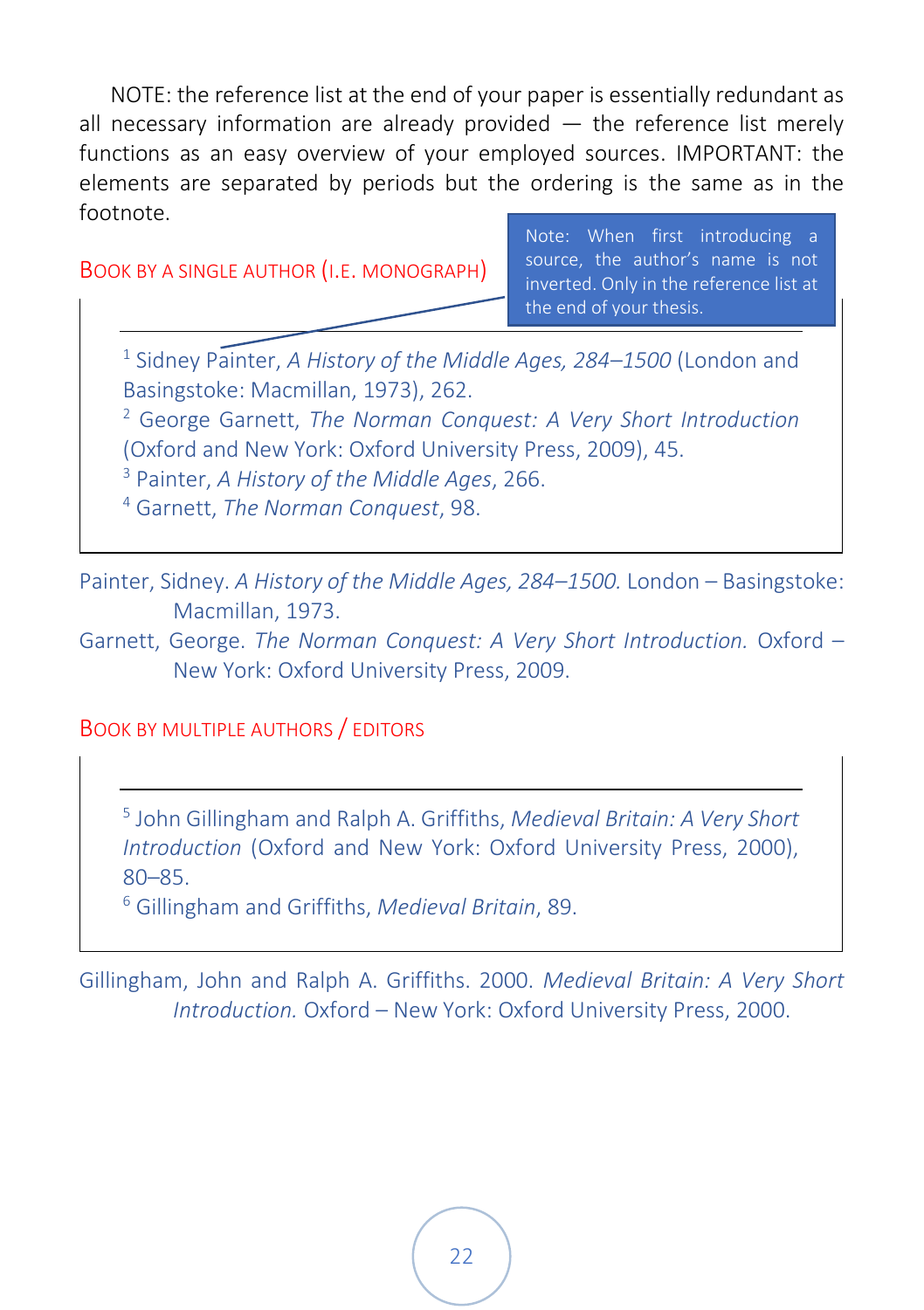#### <span id="page-27-0"></span>BOOK CHAPTER (IN AN EDITED VOLUME)

7 Irene Silverblatt, "The Black Legend and Global Conspiracies: Spain, the Inquisition, and the Emerging Modern World" in *Rereading the Black Legend: The Discourses of Religious and Racial Difference in the Renaissance Empire*, eds Margaret R. Greer, Walter D. Mignolo and Maureen Quilligan (Chicago and London: University of Chicago Press, 2007), 102–105.

8 Silverblatt, "The Black Legend," 114.

Silverblatt, Irene. "The Black Legend and Global Conspiracies: Spain, the Inquisition, and the Emerging Modern World." In *Rereading the Black Legend: The Discourses of Religious and Racial Difference in the Renaissance Empire*, edited by Margaret R. Greer, Walter D. Mignolo and Maureen Quilligan, 99–116. Chicago – London: University of Chicago Press, 2007.

> Since in this case you are only referencing a section of a book, it is important to provide its starting and ending page numbers.

#### <span id="page-27-1"></span>UNPUBLISHED THESIS OR DISSERTATION

<sup>9</sup> Kathleen Wilson, "The Rejection of Deference: Urban Political Culture in England, 1715-1785," (PhD diss., Department of History – Yale University, 1985), 36. <sup>10</sup> Wilson, "The Rejection of Deference," 44.

Wilson, Kathleen. "The Rejection of Deference: Urban Political Culture in England, 1715-1785." PhD diss., Department of History – Yale University, 1985.

#### <span id="page-27-2"></span>**EBOOKS**

If you are referencing an ebook, you need to name the format. If page numbers are not available, reference a section or chapter number if available, or simply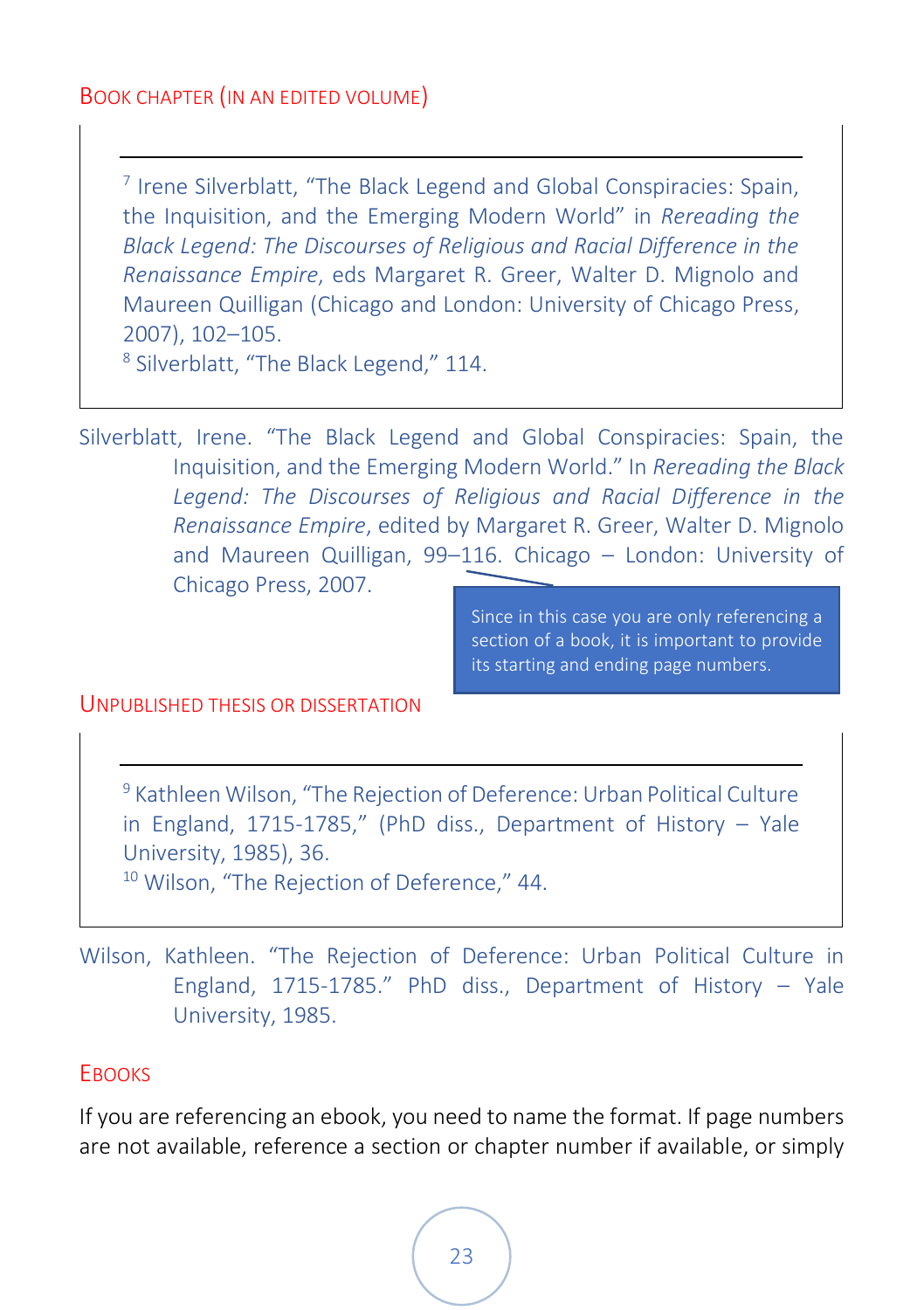omit it. For books read online include the URL address or the name of the database in your reference list.

<sup>11</sup> John Dryden, *Selected Poems* (New York: Penguin Classics, 2001), chapter 1, Kindle.

<sup>12</sup> Francis Bacon, *The Two Books of Frances Bacon of the Proficience and Advancement of Learning. Divine and Humane* (London: Printed for Henrie Tomes, 1605), 1.3[, https://www.bartleby.com/193/](https://www.bartleby.com/193/)

<sup>13</sup> Dryden, *Selected Poems*.

<sup>14</sup> Bacon, *Advancement of Learning*.

Dryden, John. *Selected Poems*. New York: Penguin Classics, 2001. Kindle. Bacon, Francis. *The Two Books of Frances Bacon of the Proficience and Advancement of Learning. Divine and Humane*. London: Printed for Henrie Tomes, 1605[. https://www.bartleby.com/193/](https://www.bartleby.com/193/)

TIP: If you want to use a quotation from a book  $-$  unavailable directly to you  $$ quoted and referenced in another book, it is always best to indicate the indirect nature of the source (even if the bibliographical data of the book you want to quote from are provided in your available source). Do this by introducing the quotation in the body of your text and referencing it to the secondary source you found it in. That way you will be free of all liability if your secondary source misquoted the text you are borrowing. However, don't be lazy. Trace your sources and its references if possible, and do not take even academic claims for granted.

#### <span id="page-28-0"></span>**JOURNAL ARTICLE**

<sup>15</sup> John M. Hagedorn, "Race Not Space: A Revisionist History of Gangs in Chicago," *Journal of African American History* 91, no. 2 (Spring 2006): 202.

<sup>16</sup> Hagedorn, "Race Not Space," 199.

Hagedorn, John M. "Race Not Space: A Revisionist History of Gangs in Chicago." *Journal of African American History* 91, no. 2 (Spring 2006): 194–208.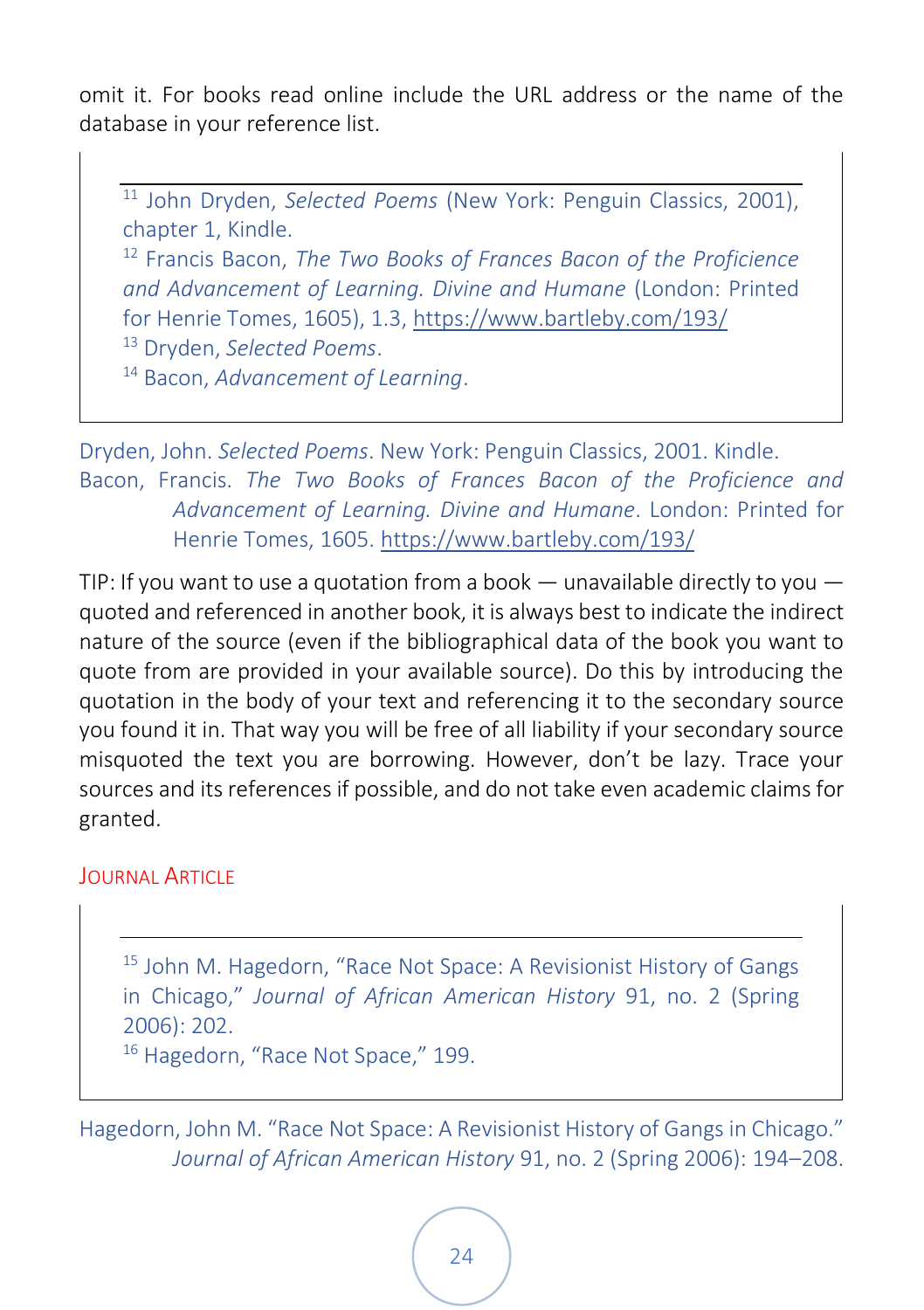<span id="page-29-0"></span>ONLINE SOURCES (MAGAZINES, VIDEOS, BLOGS, SOCIAL MEDIA COMMENTS)

<sup>17</sup> *Harvard Magazine,* "J. K. Rowling Speaks at Harvard Commencement," September 15 (2011), <https://www.youtube.com/watch?v=wHGqp8lz36c> <sup>18</sup> *Harvard Magazine* <sup>19</sup> Thomas Jefferson, "Letter to John Minor, August 30, 1814, with Copy of Reading List to Bernard Moore," in The Thomas Jefferson Papers at the Library of Congress, image 4, [https://www.loc.gov/resource/mtj1.047\\_0757\\_0762/?sp=4.](https://www.loc.gov/resource/mtj1.047_0757_0762/?sp=4) <sup>20</sup> Jefferson, "Letter to John Minor."

*Harvard Magazine*. "J. K. Rowling Speaks at Harvard Commencement." Last modified September 15, 2011. <https://www.youtube.com/watch?v=wHGqp8lz36c>

Jefferson, Thomas. "Letter of Thomas Jefferson to John Minor, August 30, 1814, with Copy of Reading List to Bernard Moore." *The Thomas Jefferson Papers at the Library of Congress*. <http://hdl.loc.gov/loc.mss/mtj.mtjbib021827>

<span id="page-29-1"></span>FILMS/MOVIES, AUDIO RECORDINGS AND TELEVISION

Films are usually referenced by their directors, so the director's name will function as the primary identifier. In case of TV episodes (where there are multiple directors and/or writers) the convention is to refer to the writer. Studio/distributor's name (never italicized!) takes the place of the publisher.

<sup>21</sup> John Logan, "Séance", *Penny Dreadful*, season 1, episode 2, directed by J. A. Bayona, aired May 18, 2014 (Showtime), DVD. <sup>22</sup> Christina Aguilera, "Accelerate," *Liberation* (RCA, 2018), CD. <sup>23</sup> Logan, "Séance." <sup>24</sup> Aguilera, "Accelerate."

Aguilera, Christina. "Accelerate." *Liberation*. RCA, 2018. CD.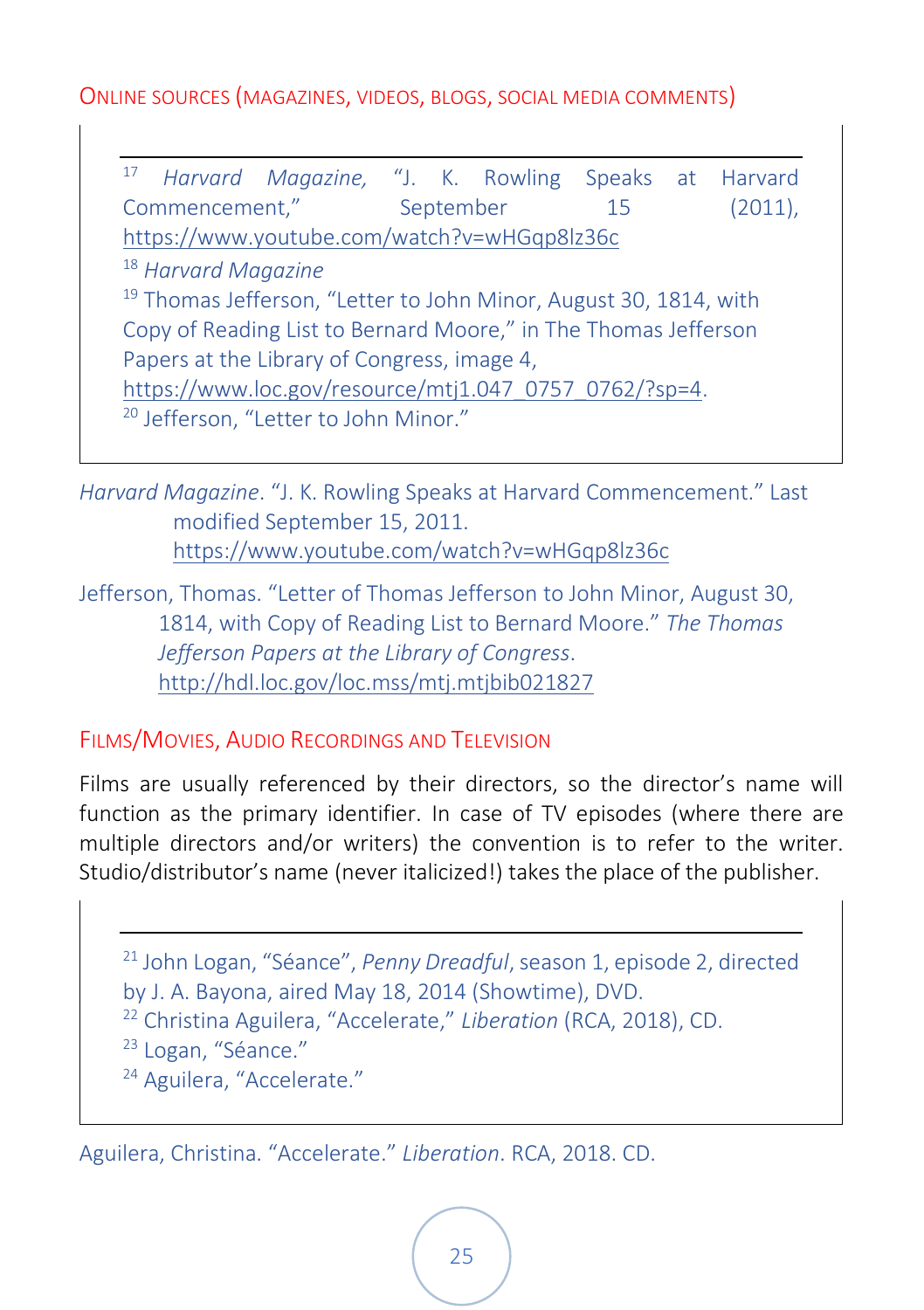#### Logan, John. "Séance." *Penny Dreadful*, season 1, episode 2. Directed by J. A. Bayona. Showtime, 2014.

#### <span id="page-30-0"></span>**CLASSICS**

The classics are canonical works of antiquity, but also of English literature, that are available in multiple editions and, as such, not referred to their content by page numbers because the pagination might point to different parts of the text in respective editions. So, instead of referencing particular editions and their page numbers, there is a universal system of referring to the classics usually by book/chapter, passage, and verse number or, in case of dramas, to act, scene and line numbers which are traceable in all editions. Following this system, it is not necessary to provide the bibliographical data of the edition you are using in the reference list unless you want to highlight a particular translation or editorial matter (cf. Bevington et al. edition of Shakespeare's *King Lear*).

<sup>25</sup> 1 Thess. 3:15-16 (RSV) <sup>26</sup> Plato, *Republic* 360e–361b. <sup>27</sup> Shakespeare, *King Lear* 3.2.49–60

#### Shakespeare, William. *King Lear*. Edited by David Bevington et al. New York: Bantam Books, 2005.

Note: Names of scriptures and other revered works are capitalized but not italicized (except when used in titles of published works\*). Chapter and verse number is separated by a colon. Check the abbreviations of Bible books [HERE.](http://hbl.gcc.libguides.com/BibleAbbrevChicago)

\*Eisen, Robert. *The Book of Job in Medieval Jewish Philosophy*. Oxford – New York: Oxford University Press, 2004.

The act, scene and line number of plays are separated by periods, and the numerals are Arabic. You can check the referential numbers for Greek and Roman classics, as well as the Renaissance texts, at [Perseus Digital Library](http://www.perseus.tufts.edu/hopper/collections)  collections page.

A final note here. You can use the same footnote to provide citation info and additional comments, however, when doing so, make sure to provide the citation information first.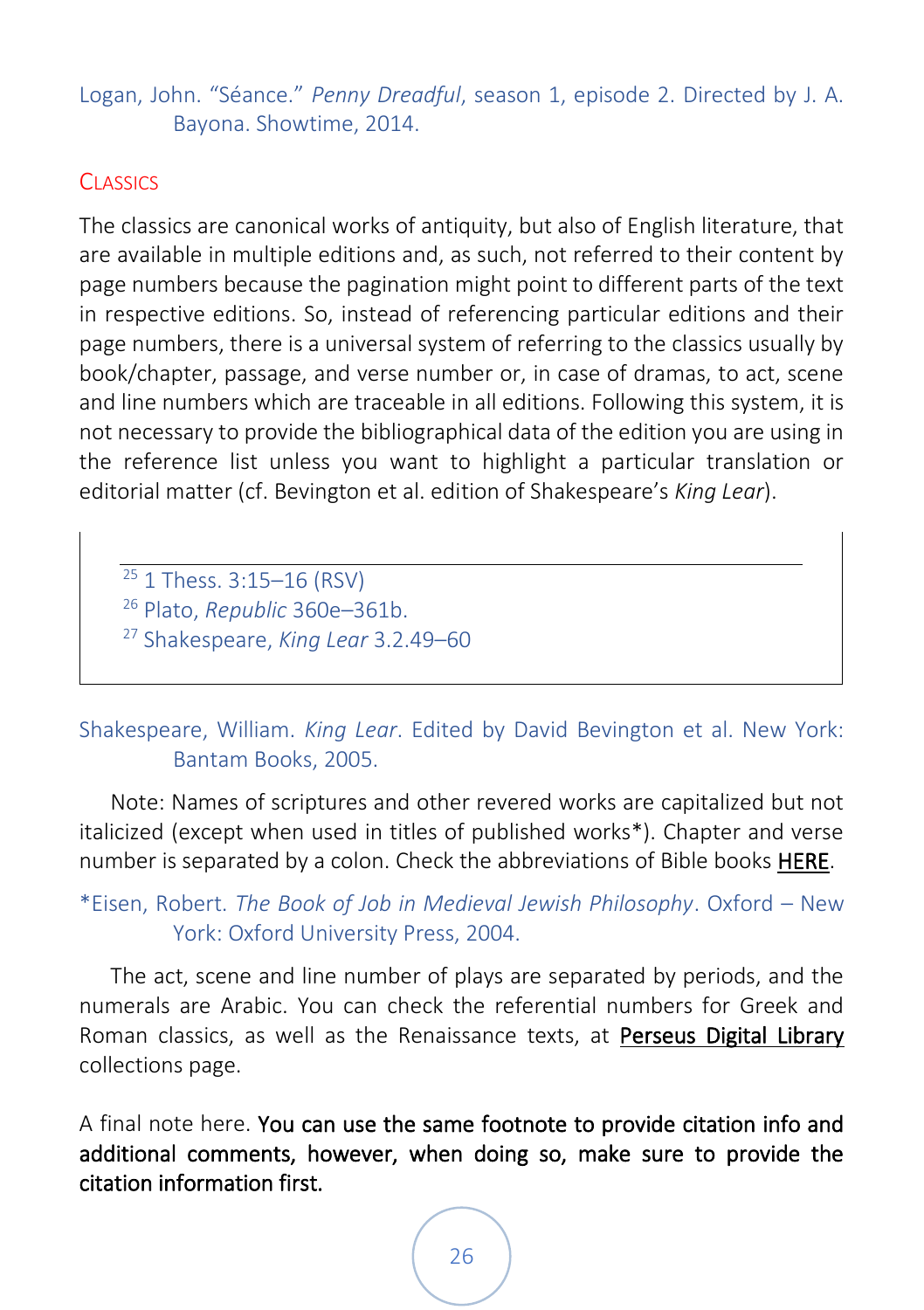### <span id="page-31-0"></span>Unified Style Sheet for Linguistics

The Unified Style Sheet for Linguistics in many ways resembles the author-date documenting system of CMS. It uses in-text citations in parenthetical references providing the author's last name, the year of the source's publication and the page of the referenced content (if relevant and/or available). The only difference between the two in-text citations is the separation between the date and the page numbers: the CMS separates them with a coma while the USSL separates them with a colon.

In the last decade or so, editors of linguistics papers have decided to get rid of superfluous punctuation marks. This explains another difference between the two documenting systems. As italics are now universally adopted to distinguish between volumes/journals and chapters/articles, the USSL does not use double quotation marks around titles of smaller textual entities contained within larger ones. However, it applies different capitalization styles to make category distinctions between titles:

- journal titles are marked with the capitalization of all lexical words;
- only the first word is capitalized in the titles of articles/book chapters and books/dissertations (and, of course, proper names and the first word after a colon in a title).

There are a few other differences, but these will be highlighted in the following reference examples:

#### <span id="page-31-1"></span>BOOKS BY A SINGLE AUTHOR (I.E. MONOGRAPH)

(Blevins 2004: 54)

Blevins, Juliette. 2004. *Evolutionary phonology*. Cambridge: Cambridge University Press.

#### <span id="page-31-2"></span>BOOKS BY MULTIPLE AUTHORS / EDITORS

(Lenneberg & Roberts 1956: 34)

Lenneberg, Eric H. & John M. Roberts. 1956. *The language of experience: A study in methodology*. Baltimore: Waverly Press.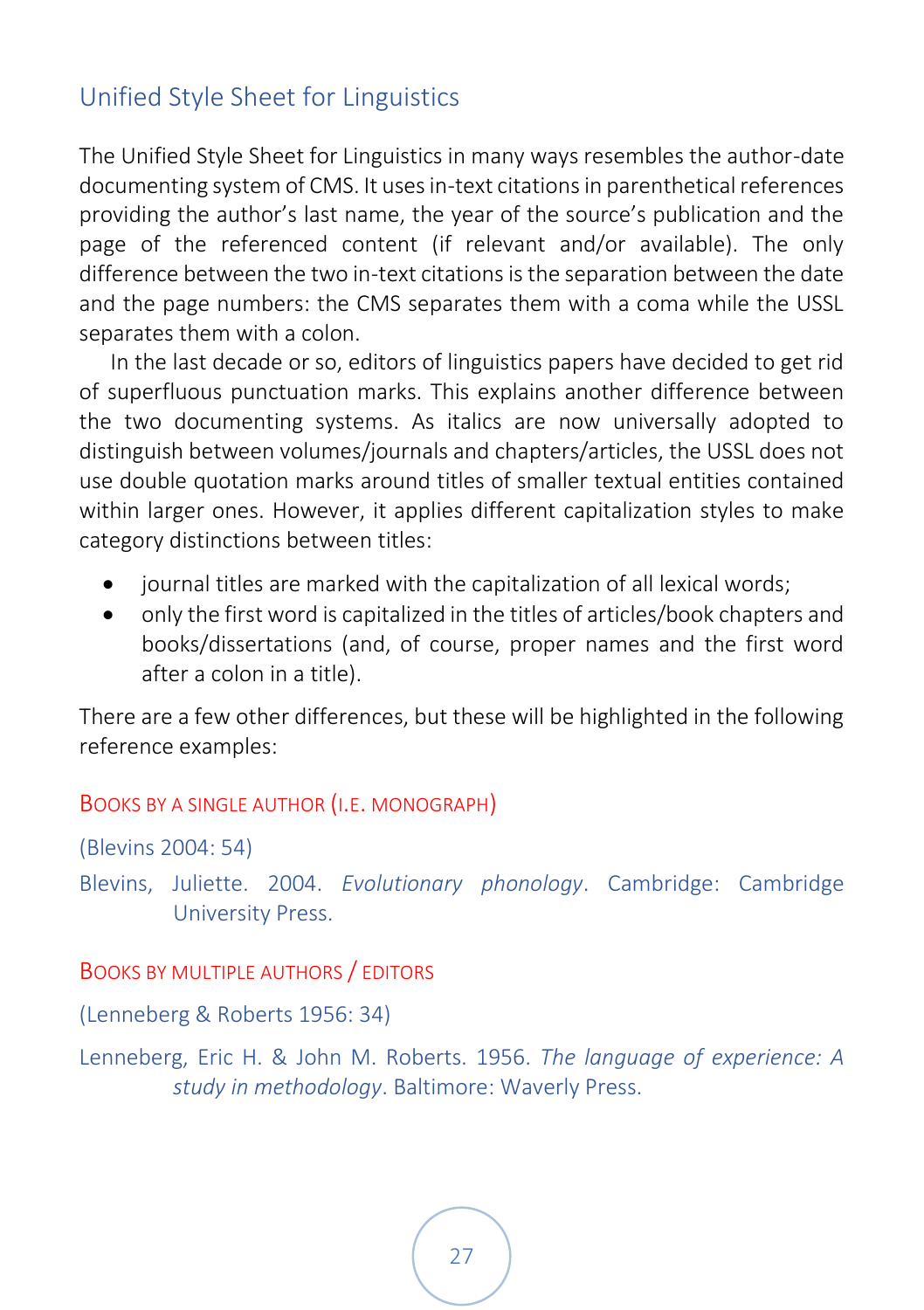#### <span id="page-32-0"></span>BOOK CHAPTER (IN AN EDITED VOLUME)

(McCarthy & Prince 1999: 257)

The editor's name comes before the title of the volume, and the abbreviation ed. is in parenthesis.

McCarthy, John J. & Alan S. Prince. 1999. Prosodic morphology. In John A. Goldsmith (ed.), *Phonological theory: The essential readings*, 238- 288. Malden, MA & Oxford: Blackwell.

#### <span id="page-32-1"></span>**FROOKS**

If you are referencing an ebook, you need to name the format. If page numbers are not available, reference a section or chapter number if available, or simply omit these. For books read online include the URL address or the name of the database in your reference list.

(Yule 2017)

#### <span id="page-32-2"></span>UNPUBLISHED THESES OR DISSERTATIONS

(Yu 2003: 32)

Yu, Alan C. L. 2003. *The morphology and phonology of infixation*. Berkeley, CA: University of California PhD dissertation.

#### <span id="page-32-3"></span>**JOURNAL ARTICLES**

(Casali 1998: 62) (Iverson 1983: 197)

Casali, Roderic F. 1998. Predicting ATR activity. *Chicago Linguistic Society (CLS)* 34(1). 55–68.

Iverson, Gregory K. 1983. Korean /s/. *Journal of Phonetics* 11. 191–200.

NOTE: With the proliferation of online databases providing access to multiple journals, it is customary to provide the stable URL address indicating the database hosting the article in question. Note that the URL address does not

The volume number is separated by a period from pagination. However, if the data includes the issue number too, it follows in parenthesis (without a space!) the volume number.

Yule, George. 2017. *The study of language*. 6<sup>th</sup> edn. Cambridge, UK: Cambridge University Press. Kindle.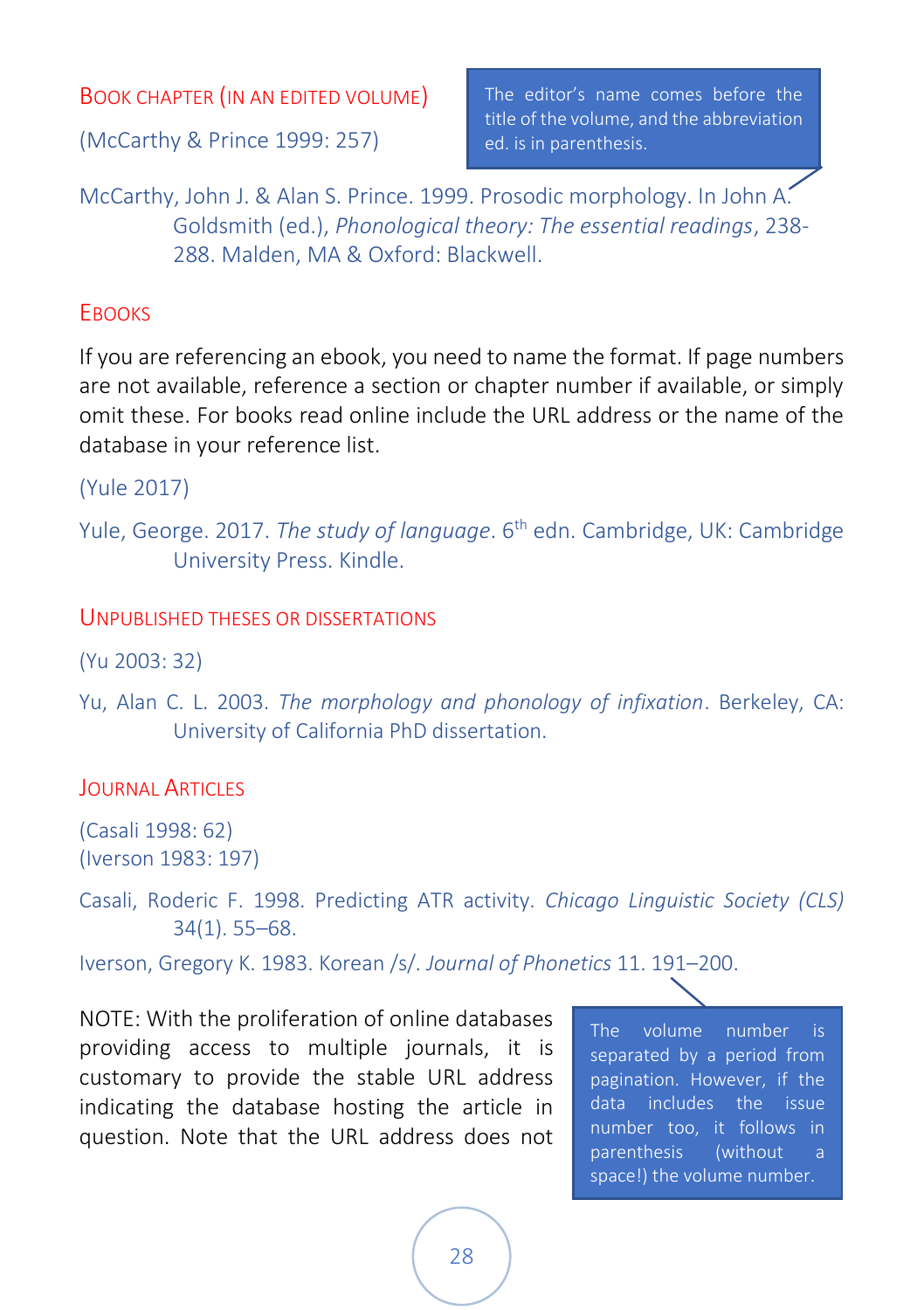merely point to the database in general but to the specific location of the article within that database (see example below):

Avgustinova, Tania. 1994. On Bulgarian verbal clitics. *Journal of Slavic Linguistics* 2(1).29–47.<https://www.jstor.org/stable/24599023> (Sep 8, 2018).

<span id="page-33-0"></span>ONLINE SOURCES (MAGAZINES, VIDEOS, BLOGS, SOCIAL MEDIA COMMENTS)

In-text citations of online sources (magazines, videos, blogs, social media content) are also referenced by author's name (if available, and no matter what strange handle they might use) and by date (if available). Apart from these, the reference entry contains the full title of the entry, the month and day of its publishing (if available) and the URL address. Access (or in case of PDFs, the download) date is provided in parenthesis following the URL address. TIP: Doublecheck your link to avoid submitting a rotten (i.e., not working) link.

```
(Franks 2005)
(Liberman 2018)
```

```
Franks, Steven. 2005. Bulgarian clitics are positioned in the syntax. 
         http://www.cogs.indiana.edu/people/homepages/franks/Bg_clitics_r
         emark_dense.pdf (May 17, 2006.)
```
Liberman, Mark. 2018. Poster child. September 3. <http://languagelog.ldc.upenn.edu/nll/?p=39857#more-39857> (Sep 9, 2018)

## <span id="page-33-1"></span>A final word of advice

Do not attempt to learn mechanically the conventions of the different citation styles listed in this guide without regard to their inner logic for there *is* logic behind them (most of the time). Remember, when reading secondary sources, you need to pay attention "not just *what* others have written about your topic, but *how* they have written about it, as model for the form and style of your own report" (Turabian 2013, 3.1.2).

And don't worry too much if occasionally you experience less than amiable emotions towards your writing task. All who have written are familiar with the sentiment expressed allegedly by Dorothy Parker: "I hate writing. I love having written." Try keeping that goal in mind.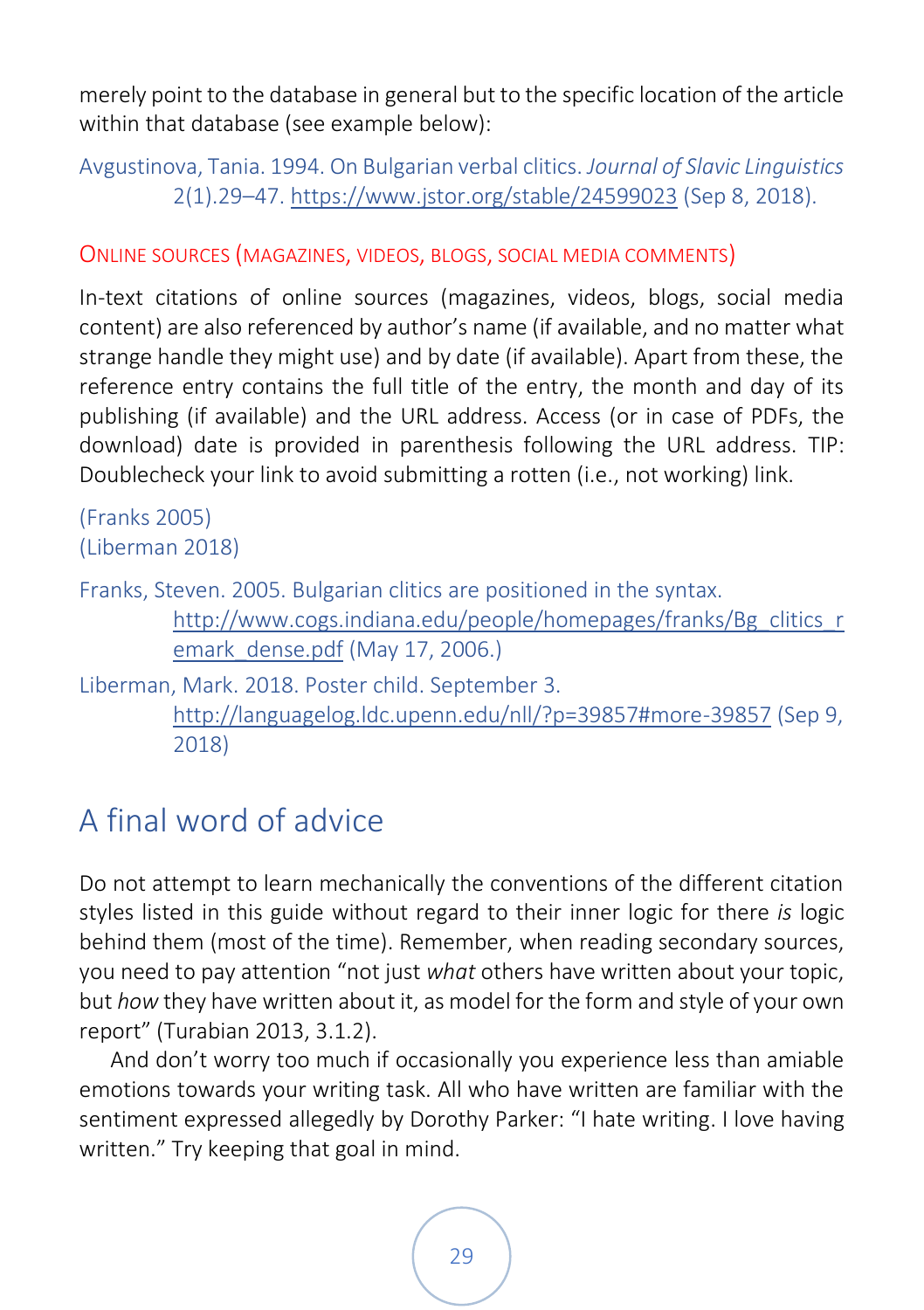## <span id="page-34-0"></span>Sample thesis cover/title page

The following is an illustration of a thesis cover/title page and the necessary elements of thesis itself (the same is applicable to a MA thesis, provided you write MA instead of BA and use the appropriate second title page  $\rightarrow$  cf. IEAS webpage unde[r Documents\)](http://www.ieas-szeged.hu/documents/).